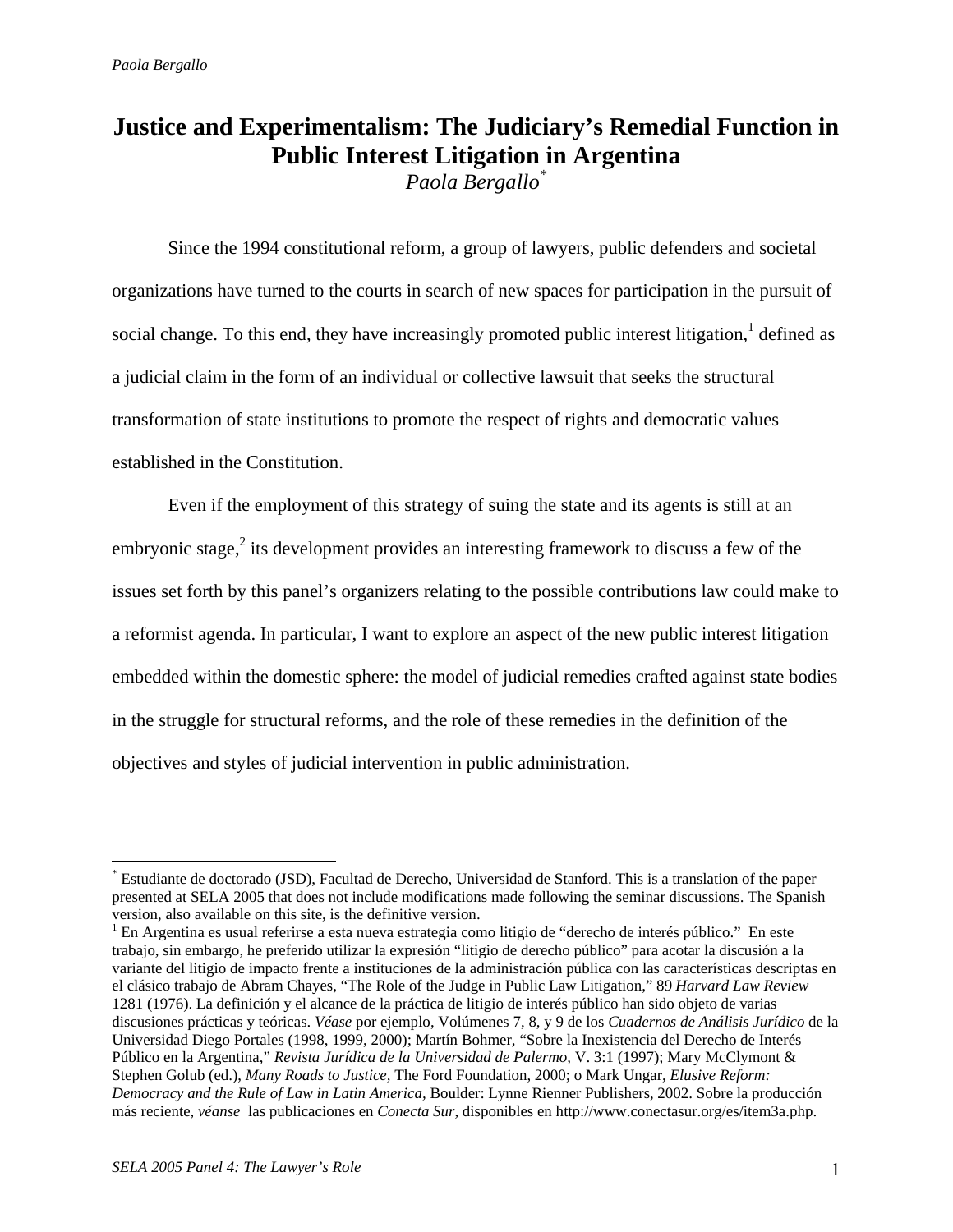I will argue here that it is necessary to reorient existing discussions about the legitimacy and institutional capacity of judicial activism in public interest litigation toward the deliberation about the role and type of remedies that the judiciary could or should orchestrate to contribute to the democratization process, the strengthening of institutions, and the fight against poverty.

With this objective, after a brief clarification of the concept of "judicial remedies" (Part I), I will present in a systematic fashion a few axes of the local debate about public interest litigation and law to point out its limitations and the necessity of reformulating it to include the remedial dimension of the lawsuit (Part II).

I will then explore a few ideas to situate the discussion about judicial remedies within the local plane. I will begin with an illustration of the remedial style displayed by our courts in public interest litigation to date. To this end, I will review the judicial remedies ordered within the body of incipient judicial interventions in cases involving the right to health in circumstances of poverty (Part III).

As the cases in which claimants were successful suggest, judicial remedies against public hospitals and state officials in charge of the health care system exemplify rudimentarily the traditional "command and control" model of intervention in public administration. Even though this type of intervention has positive aspects and has been successful at certain stages of impact litigation in jurisdictions like the United States, I will suggest throughout the rest of this paper that the particular developmental circumstances and institutional precariousness of Argentinean actors could be better suited to the use of judicial remedies of the *experimentalist litigation* 

 $\frac{1}{2}$  Para un estudio del desarrollo del litigio en la forma de acciones colectivas, *véase*, Gustavo Maurino, Ezequiel Nino & Martín Sigal, *Acciones Colectivas: Análisis Conceptual, Constitucional, Jurisprudencial, Procesal y Comparado*, Editorial Lexis Nexis, Buenos Aires, 2005 (*en prensa*).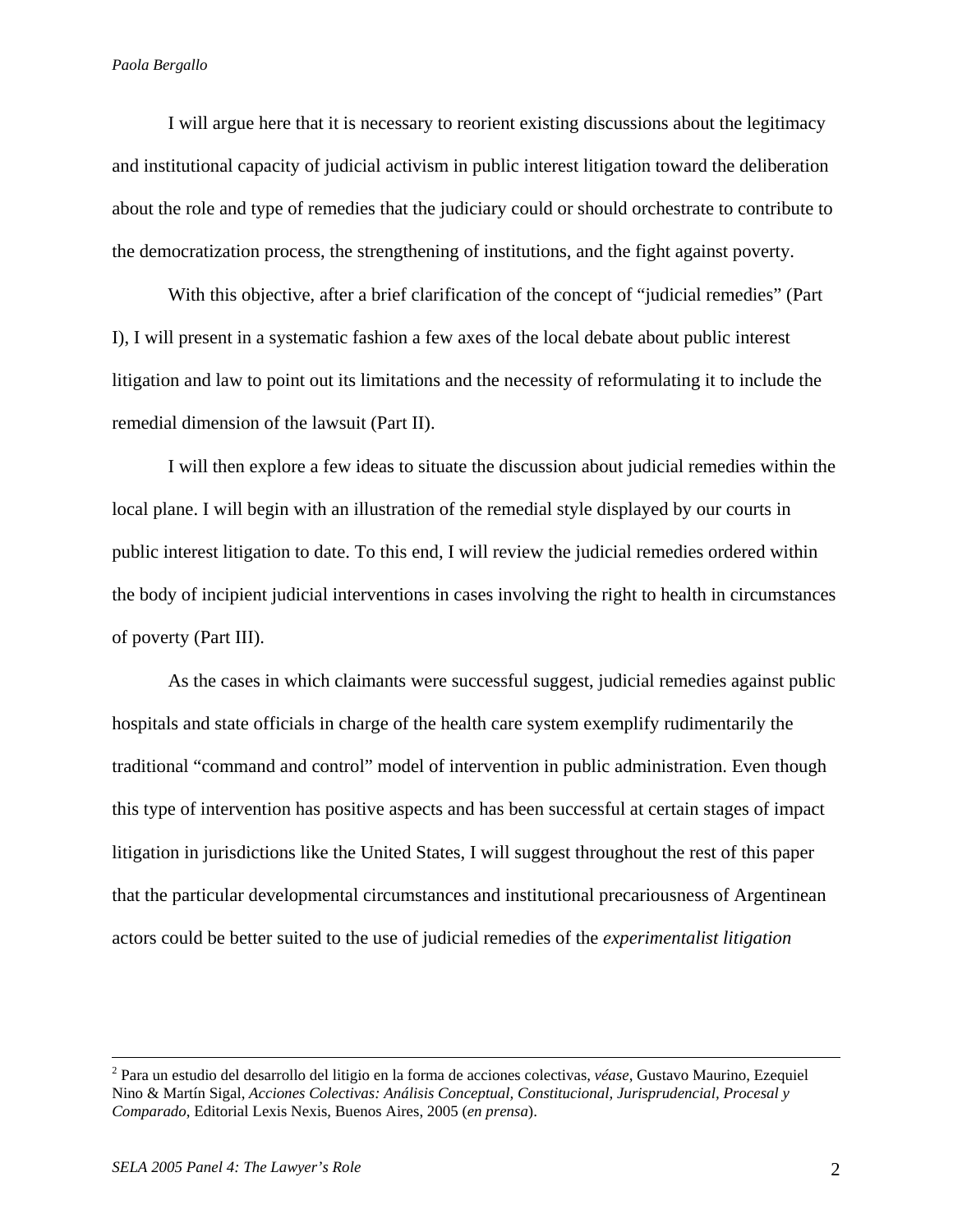model for the *destabilization of rights*, as it was recently set forth by Sabel and Simon<sup>3</sup> (Part IV). In addition to being better suited to the local institutional context, this model could offer more appropriate answers to the objections to impact litigation that are based on the lack of legitimacy or the judiciary's institutional incapacity. The paper concludes with a few contributory suggestions to the debate over the judiciary's remedial function, if it is to play a more effective role in the control of the administration in relation to structural inequality.

# **I. A Terminological Clarification**

The Argentinean legal tradition does not have an equivalent to the U.S. legal system's notion of "remedies." Within the U.S. system, the concept of "remedy" refers to "the various types of instructions that courts order after being persuaded of the merits of a litigant's claims."<sup>4</sup> Judicial remedies<sup>5</sup> include: (a) the determination of damages, be they monetary compensation or punitive damages; (b) the declaration of parties' rights and obligations; and (c) a variety of orders denominated "injunctions"<sup>6</sup> that instruct the defendant to cease her damaging conduct or begin conduct required by law.<sup>7</sup> In particular, this last type of order requires the existence of irreparable damages and the absence of other adequate remedies. Various types of injunctions have been identified. Within the possible taxonomies, some differentiate among injunctions: (a) preventative, geared toward avoiding future harms; (b) reparatory, reserved for the reparation of

1

<sup>3</sup> Charles Sabel & William H. Simon, "Destabilizing Rights: How Public Law Litigation Succeeds," 117 *Harvard Law Review* 1015 (2004).

Subrin, Minow, Brodin & Main, *Civil Procedure,* Aspen Publishers, 2nd. ed., 2004, p. 5 (la traducción es mía). 5 El desarrollo de este sub-tema del derecho procesal es tan amplio y complejo que suele estudiarse en cursos específicos y referirse como el "derecho de los remedios." Entre los materiales didácticos clásicos sobre el derecho remedial, *véanse* por ejemplo, Dan B. Dobbs, *Law of Remedies: Damages, Equity, Restitution,* Hornbook Series Student Edition, West Publishing Company; 2nd. ed, 1993; y Owen Fiss & Doug Rendleman, *Injunctions*, University Casebook Series, The Foundation Press, Inc., 2nd. Ed., 1984.

<sup>6</sup> Owen Fiss & Judith Resnik, *Adjudication and its Alternatives: An Introduction to Procedure,* Foundation Press, New York: NY, 2003, p. 29.

<sup>7</sup> Fiss & Resnik, *op. cit.*, p. 5. La distinción fundamental entre los dos tipos principales de remedios, la compensación por daños y las *injunctions,* se remonta a la diferencia jurisdiccional entre los tribunales del *common law* y las *equity courts* existentes en Inglaterra desde la Edad Media y unificados en la primera mitad del Siglo XX en Estados Unidos. Fiss & Resnik, *op. cit.*, p. 26.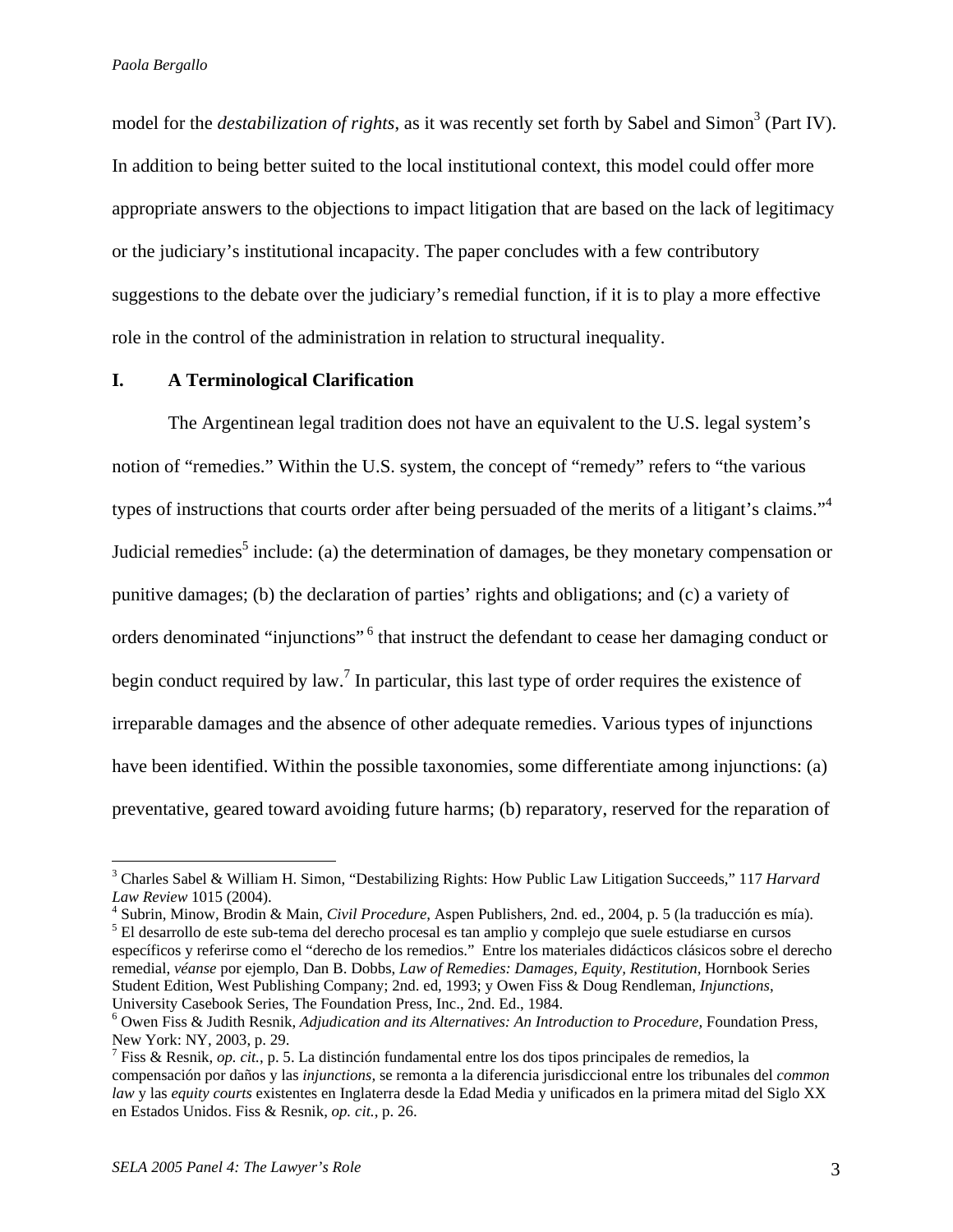past harms; and (c) structural, a term coined by public interest litigation, and deployed to reorganize social institutions. All of these may be temporary or permanent.

 In our law, the principles of the Civil Code and procedural law contemplate the majority of the various remedies found in U.S. law and, in practice, judgments contain a determination of indemnification for damages, a recognition of rights and instructions to do or fail to do similar to the injunction. *Medidas precautorias* are also similar to the temporary or provisional orders featured in the common law. However, there is no conceptual equivalent to the U.S. legal notion of a remedy<sup>8</sup>; no comprehensive or specific body of procedural law, substantive law, literature or theoretical discussion about remedies; and of course no sociological studies of the remedies issued by Argentinean courts, their obstacles and their degree of effectiveness.<sup>9</sup> Consequently, the treatment of issues linked to the courts' remedial function—when they are addressed—is performed in a fragmented way within the various areas of the law and without contextualizing their procedural aspects. Within the sphere of public interest litigation, the issue is addressed in the vocabulary of the implementation of judicial decisions and the processes of judgment execution or the instruments of contempt, daily monetary sanctions (*astreintes*), and other sanctions available in cases involving the failure to comply with judgments.<sup>10</sup> The lack of

<sup>&</sup>lt;sup>8</sup> La expresión "remedio" se utiliza en general en Argentina para referirse a procedimientos abreviados como el amparo o a los recursos de apelación y en especial, al recurso extraordinario al que se apela como "remedio federal." 9 En Estados Unidos el desarrollo doctrinario, teórico y sociológico sobre la función remedial de los tribunales se remonta a la relevancia que les asignaran Holmes y luego el Realismo. Según Holmes, lo importante es "what courts will do in fact, and nothing more pretentious." "The Path of the Law," 10 Harvard Law Review 457, 461 (1897) <sup>10</sup> En general, son quienes promueven el litigio de impacto quienes han demostrado preocupación por las dificultades para implementar decisiones judiciales ordenando a la administración determinadas conductas. En el caso de la implementación de las sentencias sobre derechos sociales, económicos y culturales, por ejemplo, Víctor Abramovich & Christian Courtis se han referido al tema bajo el rótulo de "emplazamiento del Estado a realizar la conducta debida" revisando jurisprudencia exitosa nacional e internacional y asumiendo que "la constatación de la obligación incumplida debe ser seguida por la manifestación circunstanciada de qué conducta o conductas debe realizar el Estado para garantizar o satisfacer el derecho violado." *Véase*, *Los Derechos Sociales como Derechos Exigibles*, Editorial Trotta, Madrid, 2002, p. 136. Sin embargo, estos autores no han discutido modalidades alternativas de la intervención remedial judicial más que la propuesta de la "manifestación circunstanciada" mencionada, y han preferido ofrecer además modalidades alternativas de formulación del reclamo jurídico como las que describen bajo la idea de "estrategias de exigibilidad indirecta." Abramovich & Courtis, *op.cit.*, p. 168.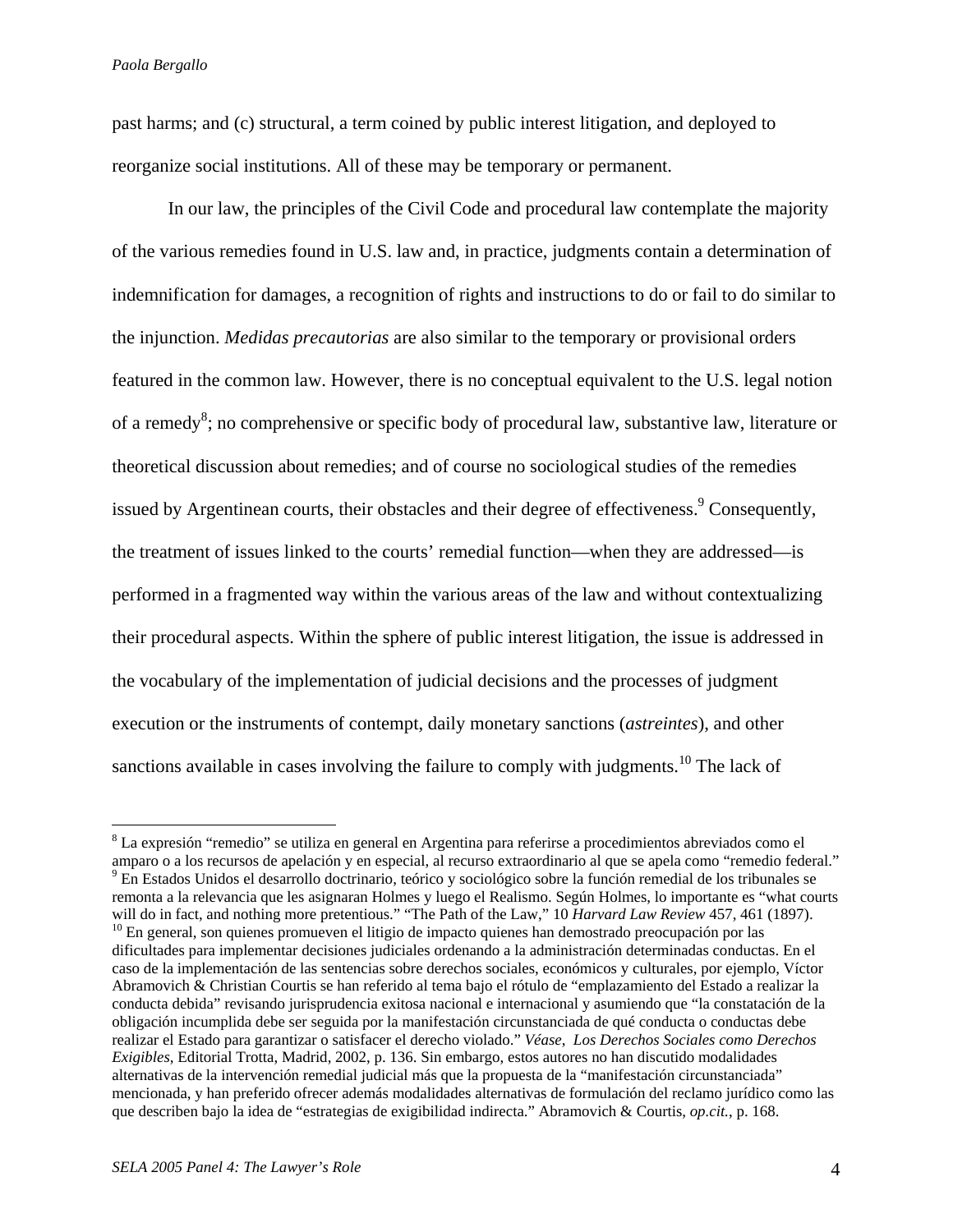empirical studies of the remedial designs used by the courts and of compliance with their components is a constant in the opportunities for inquiry that this issue presents.

 These conceptual and empirical omissions and, in particular, the lack of conceptualization of "structural" remedies<sup>11</sup> and others that are usable in the new plurilateral, amorphous, fluid, and provisional context of public interest litigation,  $^{12}$  become especially relevant at the moment of confronting arguments about the legitimacy and institutional capacity of judicial interference in lawsuits against public administrative entities.

Because of this and because I believe that Argentinean law's conceptual background does not suffice, throughout the rest of this work I take license to transplant the concept of judicial remedies to refer to the orders our courts give when plaintiffs' claims are successful.

# **II. Redefining the Debate: The Incorporation of the Discussion over the Judiciary's Remedial Function.**

For the moment, the problem of implementing judicial decisions in public interest litigation and, more concretely, the problem of the function and style of remedies, has been relegated within the local discussions<sup>13</sup> to the legitimacy of judicial activism and the implications

1

<sup>&</sup>lt;sup>11</sup> El litigio desarrollado por el movimiento por los derechos civiles revalorizó los remedios al estilo de las *injunctions* y dio forma a lo que se dio en llamar *"structural injunctions"* o la "*civil rights injunction."* Según Fiss, "las órdenes estructurales reconocen la naturaleza burocrática del Estado moderno. Buscan proteger valores constitucionales frente a los riesgos planteados por las organizaciones burocráticas. (…) Estas órdenes son los medios que utiliza el juez para dirigir o administrar la reconstrucción de la organización burocrática." (la traducción es mía) Cfr. Owen Fiss, *The Civil Rights Injunction*, Indiana University Press, Bloomington & London, 1978. Entre los trabajos seminales que contribuyeron a la discusión de esta nueva figura remedial pueden citarse por ejemplo: Donald Horowitz, *The Courts and Social Policy*, The Brookings Institution, Washington, DC, 1977; , Owen Fiss, "The Forms of Justice," 93 *Harvard Law Review* 1 (1979); Theodore Eisenberg and Stephen Yeazell, "The Ordinary and the Extraordinary in Institutional Litigation," 93 *Harvard Law Review* 465 (1980); Alan Gewirtz, "Remedies and Resistance," 92 *Yale Law Journal* 585 (1983); Robert F. Nagel, "Separation of Powers and the Scope of Federal Equitable Remedies," 30 *Stanford Law Review* 661 (1978); Peter Schuck, *Suing Government*,

Yale University Press, New Haven, CT, (1983).<br><sup>12</sup> Chayes, *supra* nota 1, p. 1284.

<sup>&</sup>lt;sup>13</sup> El lector argentino familiarizado con la precariedad de los intercambios académicos y los debates públicos locales considerará exagerada mi referencia a las "discusiones locales." En diversos sentidos estas no existen realmente, por la falta de foros escritos y académicos en los que desarrollar los intercambios, por la ausencia de actores con dedicación suficiente, la precariedad institucional del marco en el que se dan los diálogos cuando existen, etcétera. Utilizo la expresión, en cambio, en referencia a una serie de trabajos que constituyen la escasa producción sobre el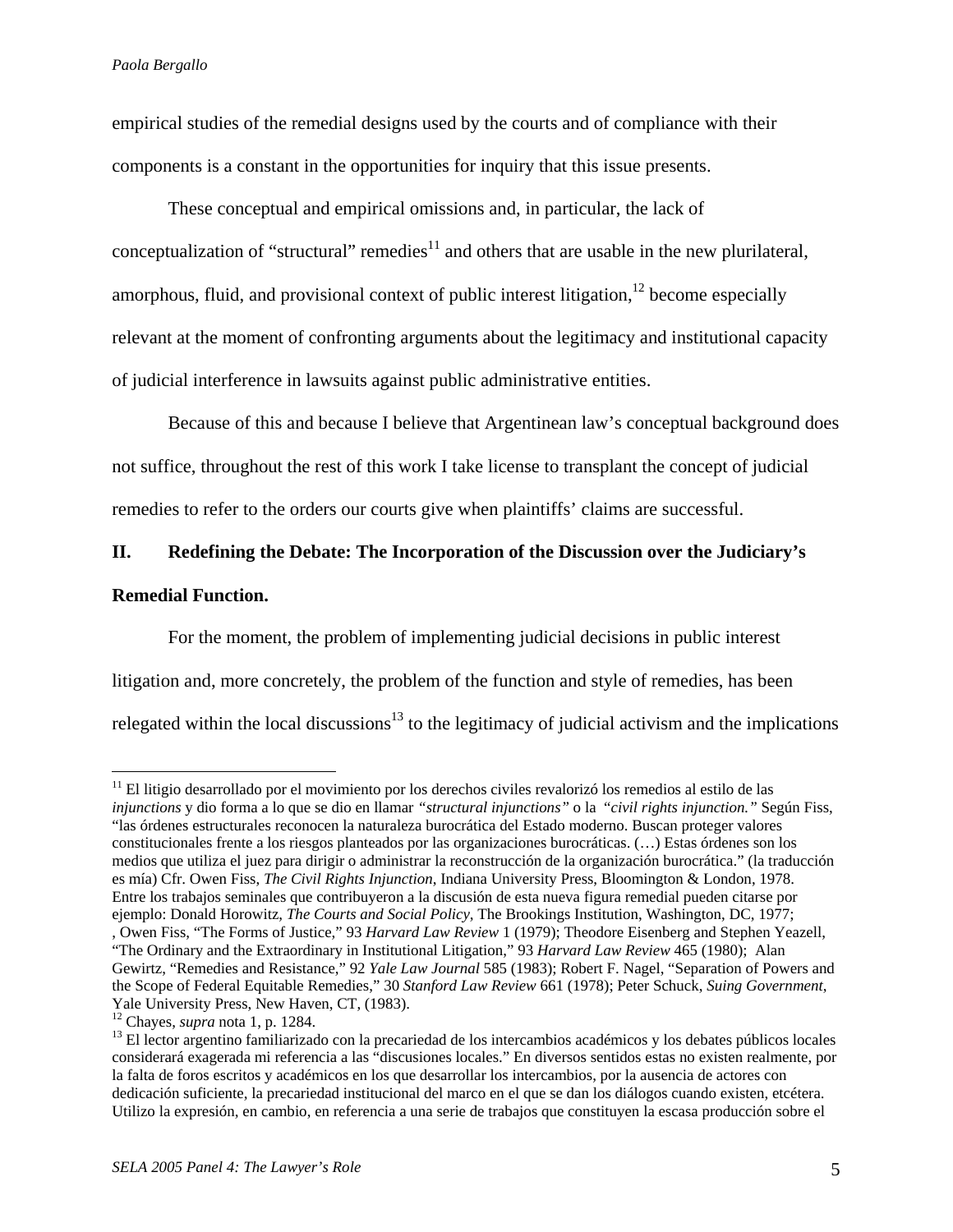of judicial resolution of socioeconomic rights cases on the one hand, and to the debate over the procedural tools used to implement the new litigation itself on the other.

Like in the classic U.S. debates concerning the counter-majoritarian objection to judicial review that are based on the supposedly anti-democratic character of judicial intervention in lawsuits against branches of government constitutionally imbued with representativeness and a popular mandate, some have resisted *a priori* judicial intervention and the judicialization of claims that they consider should be resolved by Congress or by public administrative bodies.<sup>14</sup> The lack of legitimacy of judicial intervention lies, according to various positions, in the violation of principles like the separation of powers<sup>15</sup> or of values like self-governance.<sup>16</sup>

 Another aspect of our debates over the role of judicial power in the realization of constitutional rights has revolved around the interpretation of an egalitarian principle of constitutional roots and the status of social, economic and cultural rights, centering on the role that constitutionalization of these principles imposes on courts.<sup>17</sup> Arguing against those who object to judicial activism, the participants in these discussions have generally advocated for active judicial intervention in the protection of social rights, justifying the justiciability of rights traditionally considered "programmatic" or "aspirational" and, as such, devoid of judicial protection. For those who advocate for this active judicial role in the protection of all constitutional rights without differentiating among categories, the moral implications of the

tema localmente y que, en general, son partícipes de diálogos transnacionales con fuentes y actores estadounidenses, europeos y, en ciertas ocasiones, latinoamericanos.<br><sup>14</sup> Roberto Gargarella, *La Justicia frente al Gobierno*, Ariel, Barcelona, 1996.

<sup>&</sup>lt;sup>15</sup> Los argumentos deferentes al Congreso o la administración pública basados en la separación de poderes suelen preponderar en las decisiones judiciales.<br><sup>16</sup> Roberto Gargarella, *op. cit.*, *supra* nota 14. <sup>17</sup> Varios autores autores autores se han manifestado contra argumentos conservadores que niegan la exigibilidad de derechos

sociales. *Véase* por ejemplo, Carlos S. Nino, *Fundamentos de Derecho Constitucional*, Astrea, Buenos Aries, 1992; Carlos S. Nino, "Los Derechos Sociales," en *Derecho y Sociedad,* Buenos Aires, 1993; Marcelo Alegre, "Democracia, Igualitarismo y Activismo Judicial," en *Los Derechos Fundamentales,* SELA 2001, Editorial del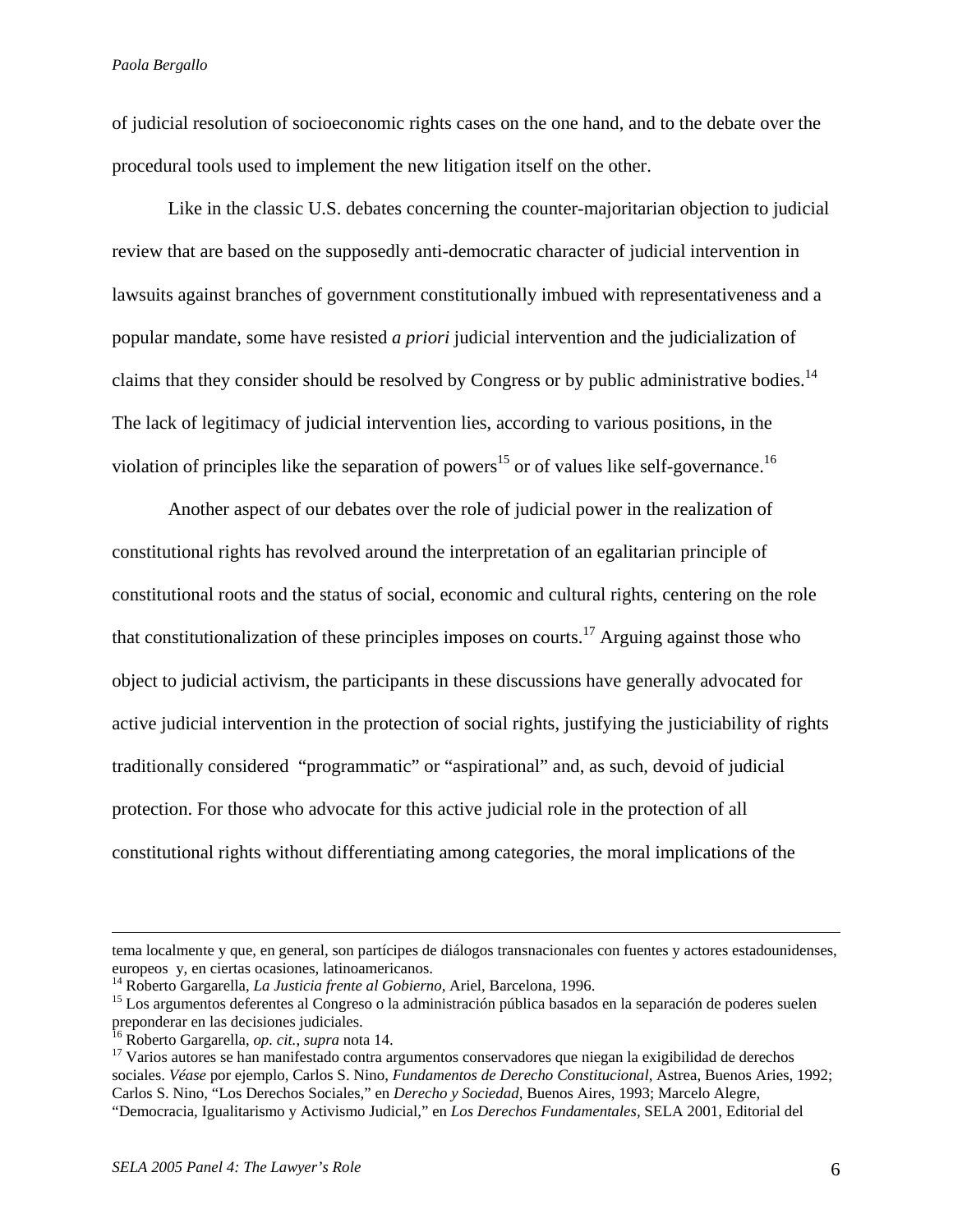equality principle in the definition of the substantive content of rights, or the terms of postulation of social, economic and cultural rights, support the judicial obligation to intervene.

Finally, it is possible to identify another group of local discussions relevant to the definition of the courts' role as a space of social transformation. These have considered the development of procedural tools necessary to the stimulation of judicial action in the protection of rights, and of institutional reforms that contribute to the strengthening of the country's democratic transition process. Since the 1994 constitutional reform, both judicial decisions and doctrinal exchanges have emphasized the interpretation of the constitutional principle that established the class action lawsuit (*amparo colectivo*) as the new summary procedural mechanism for the protection of collective rights.<sup>18</sup> These exchanges have considered diverse criteria for the definition of active legitimization required by the *amparo colectivo* and its eventual regimentation, with special attention to the rights of those unrepresented in the process, to the collective effects of judgments, to the regulation of attorneys' fees and costs, and to the creation of mechanisms that incentivize respect for judicial decisions.19 These discussions have also incorporated the need to develop ordinary procedural resources in the style of class actions<sup>20</sup> to manage collective processes in a more just and efficient way.

Puerto, Buenos Aires, 2002; Christian Courtis, "Los Derechos Sociales como Derechos," en *Los Derechos Fundamentales*, *op. cit.*; y Abramovich & Courtis, *op. cit*. 18 Sobre las discusiones locales sobre el tema, *véase*, Néstor P. Sagues, *Elementos de Derecho Constitucional*,

Astrea, Buenos Aires, 1999, tomo 2; Daniel A. Sabsay, "El amparo como garantía para la defensa de los derechos fundamentales," Rev. Jur. del Centro de Estudiantes, Facultad de Derecho, Universidad de Buenos Aires. No 6., 1996; y los capítulos de Raquel Asensio, Mariela Belski y Mariela Puga en *Documentos de Trabajo sobre Derecho de Interés Público*, Programa de Derecho de Interés Público, Universidad de Palermo, 2001-2003.

<sup>&</sup>lt;sup>20</sup> Ezequiel Nino, *Informe sobre Acciones de Clase*, Documento de Trabajo sobre Derecho de Interés Público, Programa de Derecho de Interés Público, Centro de Estudios de Postgrado, Universidad de Palermo. Agosto 2002.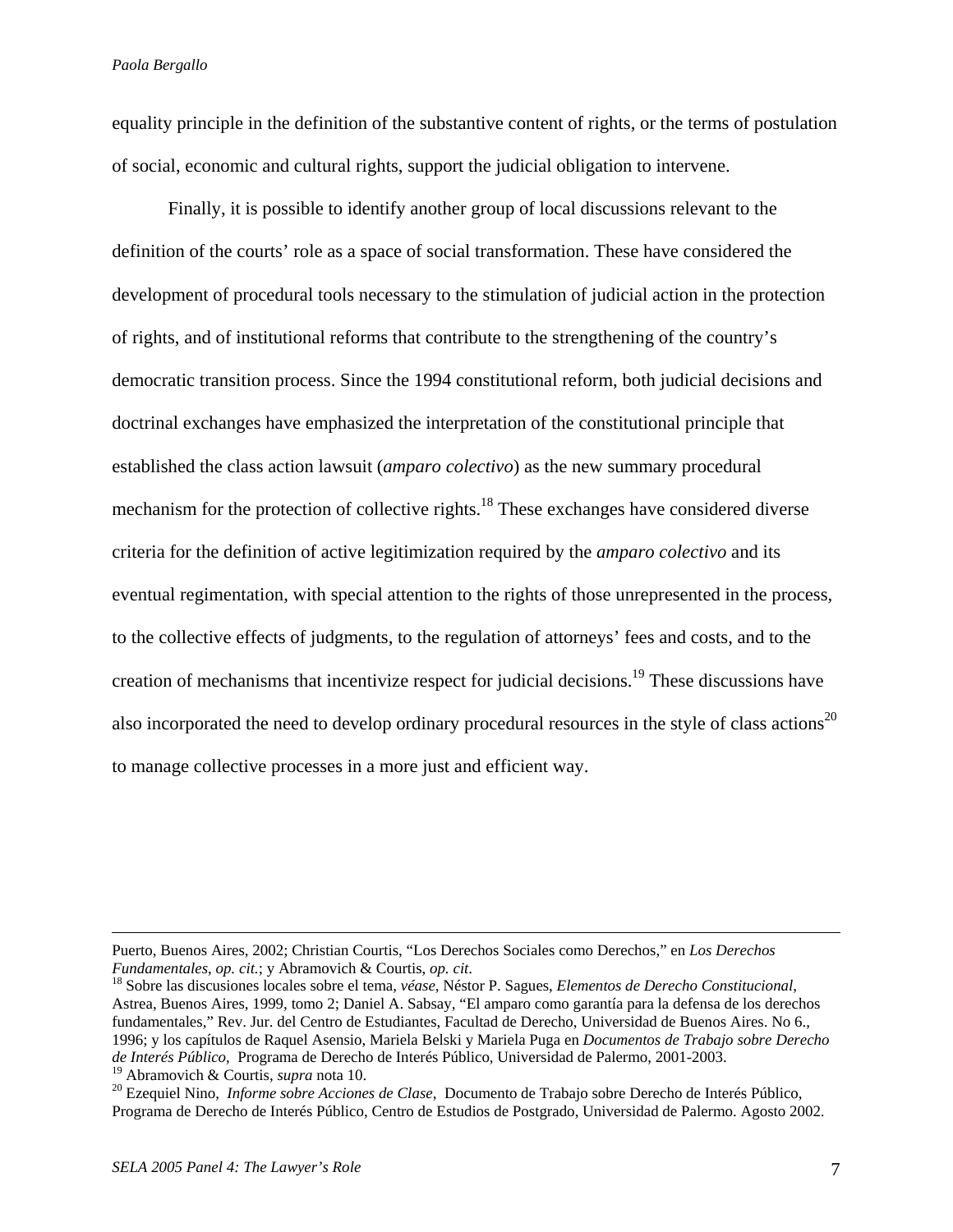However, the three lines of argument set forth assume three types of unviable separations that impoverish and constrain the practical implications of the debate over the judiciary's role.<sup>21</sup> First, the positions identified assume that the discussion about the legitimacy of judges' control over suits against the state can be separated from the analysis of what judges can or should do to control administrative conduct. These positions assume a rigid attribution of constitutional functions to the three branches and then present the judicial power as interfering with the powers clearly attributed to the other branches, instead of recognizing the complexity of inter-branch relations in their daily operation and the advantages of a dialogical interaction that assumes the blurring of strict functions that is conducive to practices that promote dialogue and interdepartmental deliberation. On another front, those who point to the costs of judicial intervention in terms of affecting self-governance seem to reject *a priori* the inclusive and deliberative possibilities of collective judicial proceedings and of various participative remedies that contribute to the democratic legitimacy of judicial decisions.

The second type of argument, based on the problem of interpreting rights, also assumes the possibility of discussing the definition of the content of these rights without addressing its implications for remedies. That is to say, it presumes a qualitative separation between the idea of rights and the idea of remedies, instead of the bidirectionality between the two concepts that is necessary to keep in mind in order to reciprocally delimit their reach.<sup>22</sup> Or likewise, as Levinson

 $21$  En esta sección sólo expongo brevemente el problema de presuponer esta separación entre derechos y remedios ya que mi intención aquí es señalar lo incompleto de los tres ejes de debate mencionados hasta aquí. Para más detalles sobre las relevancias de la consideración de la interrelación entre derechos y remedios en cada uno de estos tres niveles de argumentación, *véase* la bibliografía citada en la nota 11. 22 Para un desarrollo más completo de la crítica a diversas visiones de la interpretación judicial de derechos que

ignoran o minimizan el rol remedial de los tribunales, *véase*, Daryl J. Levinson, "Rights Essentialism and Remedial Equilibration," 99 *Columbia Law Review* 857 (1999). La propuesta de Levinson frente a las teorías que amplifican las distancias y diferencias entre derechos y remedios es la del "equilibrio remedial." Este equilibrio comienza por reconocer que los derechos y los remedios están inextricablemente relacionados al igual que lo están en otras áreas del derecho como el derecho de propiedad, la responsabilidad extracontractual o el derecho contractual, en las que la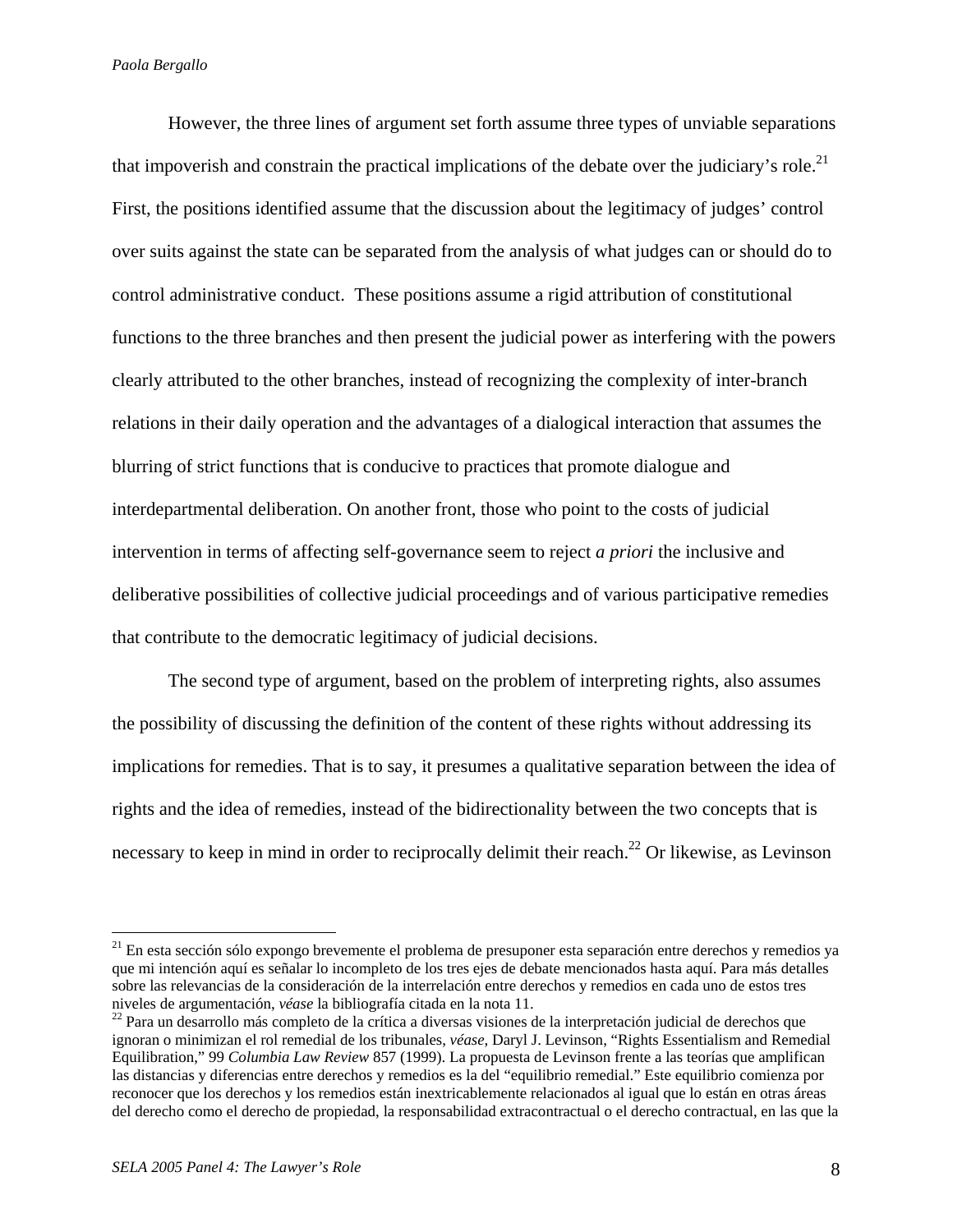has suggested,  $^{23}$  this argument is guilty of an "an essentialist attitude toward rights"<sup>24</sup> resulting in the negation of the need to understand the symbiosis of the right-remedy pair to define the reach and the forms of judicial adjudication of rights themselves. This omission is all the more striking in public interest cases in which parties pursue structural reforms for which the courts' remedial function is central to the very definition of the violated right. If rights have been designed to function in the real world, their content is inextricably linked to pragmatic considerations about their justiciability and operation.

Lastly, the third camp, those concerned about better procedural design, presupposes the plausibility of designing complex judicial proceedings—proceedings far removed from the traditional litigation model as a forum for the resolution of bipolar controversies—without evaluating the judicial remedies that could be required within the framework of new procedural methods.<sup>25</sup> Procedural alternatives are discussed with little or no consideration for the type of remedies that are better and more effectively accommodated to the characteristics of the new collective and, generally, summary processes. As a result, the role of parties, like the role of judges, tends to be omitted in the formulation of proposed remedies, as do aspects of their provisionality, urgency and transparency, among others.

The limitations pointed out are only a few of the reasons that justify the need to refocus debates about the judiciary's role in public interest litigation on the remedial aspects of the judicial function in this litigation.

relación es reconocida hace tiempo según los términos de Calabresi y Melamed en su renombrado "Property Rules, Liability Rules and Inalienability: One View of the Catedral," 85 Harvard Law Review 1089 (1972).<br><sup>23</sup> Daryl J. Levinson, *op. cit.*, p. 861 y siguientes.<br><sup>24</sup> "Rights essentialism," en inglés.<br><sup>25</sup> La diferenciación en el

algunas alternativas requieren ilustra la centralidad del aspecto remedial en el litigio colectivo. *Véanse*, la distinción entre acciones de clase de los puntos b.2. y b.3 de la Regla 23 de las Normas Federales de Procedimiento Civil.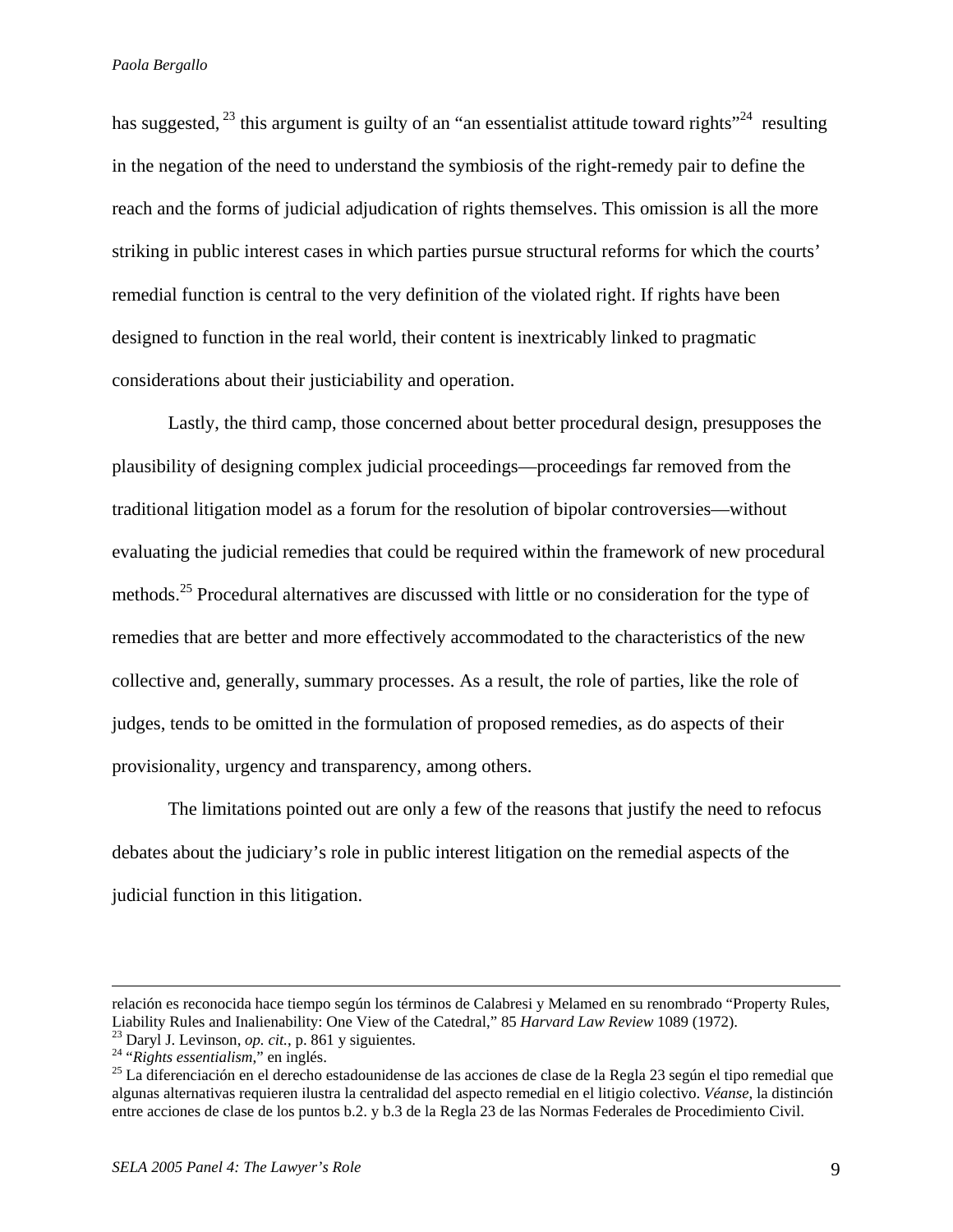# **III. An Exploration of Actual Remedial Practices**

A debate that incorporates this remedial dimension should nourish itself from the experiences that have developed to date in Argentina and other jurisdictions. To this end, let us turn to certain features of existing remedial practice in the area of the right to health.

**(a) Public Interest Litigation involving the Right to Health.** Faced with growing public interest litigation brought by ombudsmen, societal organizations and individuals,  $^{26}$  judges have reacted by using various innovative remedies that include, for example, orders to redesign gender-segregated living arrangements in a public teachers college,  $27$  provision of daycare services to female police employees, $^{28}$  or penitentiary administrative reform.<sup>29</sup>

 Neither a sociological study nor official information exists that describes the spectrum of measures ordered by the courts, compliance with them, or the practical effect that these new remedial solutions have had on the modification of lawsuits against the state and its agents, and on the effective exercise of plaintiffs' rights. Even though this sort of inquiry is beyond the scope of this paper, a preliminary exploration of the remedies ordered in cases alleging a violation of the right to health illustrates public interest litigation's preliminary transformation of the judiciary's traditional remedial function.

As is known, the national and local public health systems have suffered a progressive deterioration over the last few decades. This deterioration accelerated in the nineties and reached a high point during the months that followed the December 2001 crisis.<sup>30</sup> The situation in public hospitals and the provision of treatments and medicine to the poorest and marginalized sectors of

<sup>&</sup>lt;sup>26</sup> Gustavo Maurino et al., *op. cit., supra* nota 2.<br><sup>27</sup> *Fundación Mujeres en Igualdad v. Gobierno de C.A.B.A.* [cita] <sup>28</sup> [completar cita]

 $29$  [completar cita]

<sup>30</sup> Julieta Rossi, "El Colapso del Sistema de Salud," en *Derechos Humanos en la Argentina, Informe 2002-2003*, Centro de Estudios Legales y Sociales (CELS), Siglo Veintiuno Editores, Argentina, 2003, p. 377.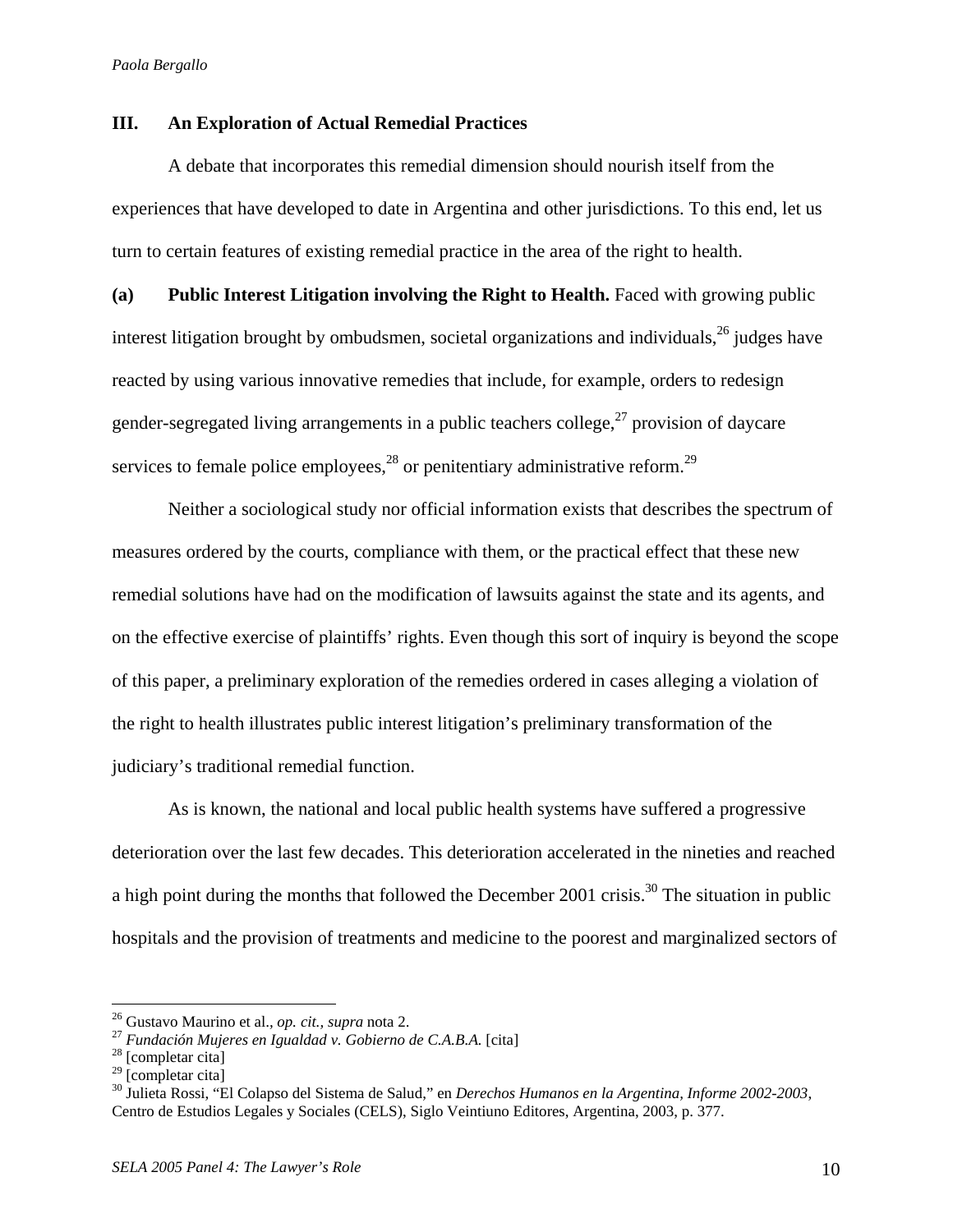the population have for years made clear the crude effects of the state's reversal in its fulfillment of its function as the guarantor of the constitutional right to health. $31$  In the context of this process, various actors have resorted to the federal and local courts to demand remedies against omissions or exclusionary actions on the part of state bureaucracies and public hospitals. The judicial decisions that were generated called attention to the incremental phenomenon of society's organized effort against the health problem, $32$  and to the incorporation of the lawsuit into the mobilization toolkit.<sup>33</sup> On the other hand, from the perspective of remedies, the judgments presented in legal publications<sup>34</sup> show a variety of judicial orders of action or omission with various degrees of judicial interference in the management of public administrative agencies.

 *(i) Medical Treatments and Medicine.* 35 On some occasions, judges have ordered state agencies to deliver or avoid interruptions in the delivery of medicine and medical treatments. For instance, in *Asociación Benghalensis*<sup>36</sup> a majority of the Court, faced with a claim of a group of organizations dedicated to the defense of AIDS and HIV-positive patients, upheld the orders of the National Ministry of Health and Social Action (NMHSA) to "duly fulfill its obligation to assist, treat, and, especially, supply medicine—in a regular, timely, and continuous way—to

<sup>&</sup>lt;sup>31</sup> Rossi, *op. cit.*, p. 378.<br><sup>32</sup> Los reclamos alcanzan también a las prestadoras privadas del servicio de salud. Sin embargo, no me referiré aquí a ese ámbito del litigio que también ha alcanzado proporciones significativas en los últimos anos.

<sup>33</sup> Para una descripción más completa de varios de estos casos, *véase*, en general, el "Informe sobre la Situación de los Derechos Económicos Sociales y Culturales en la Argentina" E. Contarini, C. Fairstein, J. Kweitel, D. Morales, J. Rossi, en *Los Derechos Económicos Sociales y Culturales: Un Desafío Impostergable,* IIDH, Costa Rica, 1999, p. 25-176; y Abramovich & Courtis, *op. cit.*, *supra* nota 10, p. 139 y siguientes. *Véanse* asimismo, los capítulos sobre derechos económicos, sociales y culturales en informes anuales del CELS, 2000 y 2001.

<sup>34</sup> Dadas las limitaciones en la publicidad de las sentencias judiciales de tribunales locales y federales inferiores a la Corte, considero sólo los casos difundidos en revistas jurídicas como La Ley y Jurisprudencia Argentina, o citados en los informes mencionados del CELS.

<sup>35</sup> No revisaré aquí las decisiones en cuestiones de salud sexual y reproductiva como por ejemplo, *Portal de Belén*  (declarando inconstitucional la aprobación administrativa de una variedad de anticonceptivo de emergencia) ya que los remedios desplegados no se relacionen a la provisión de tratamientos o medicamentos o la infraestructura hospitalaria. Sin embargo, en investigaciones futuras será importante contemplar el rol del género en el litigio de derecho público y en aquel sobre la salud, en particular.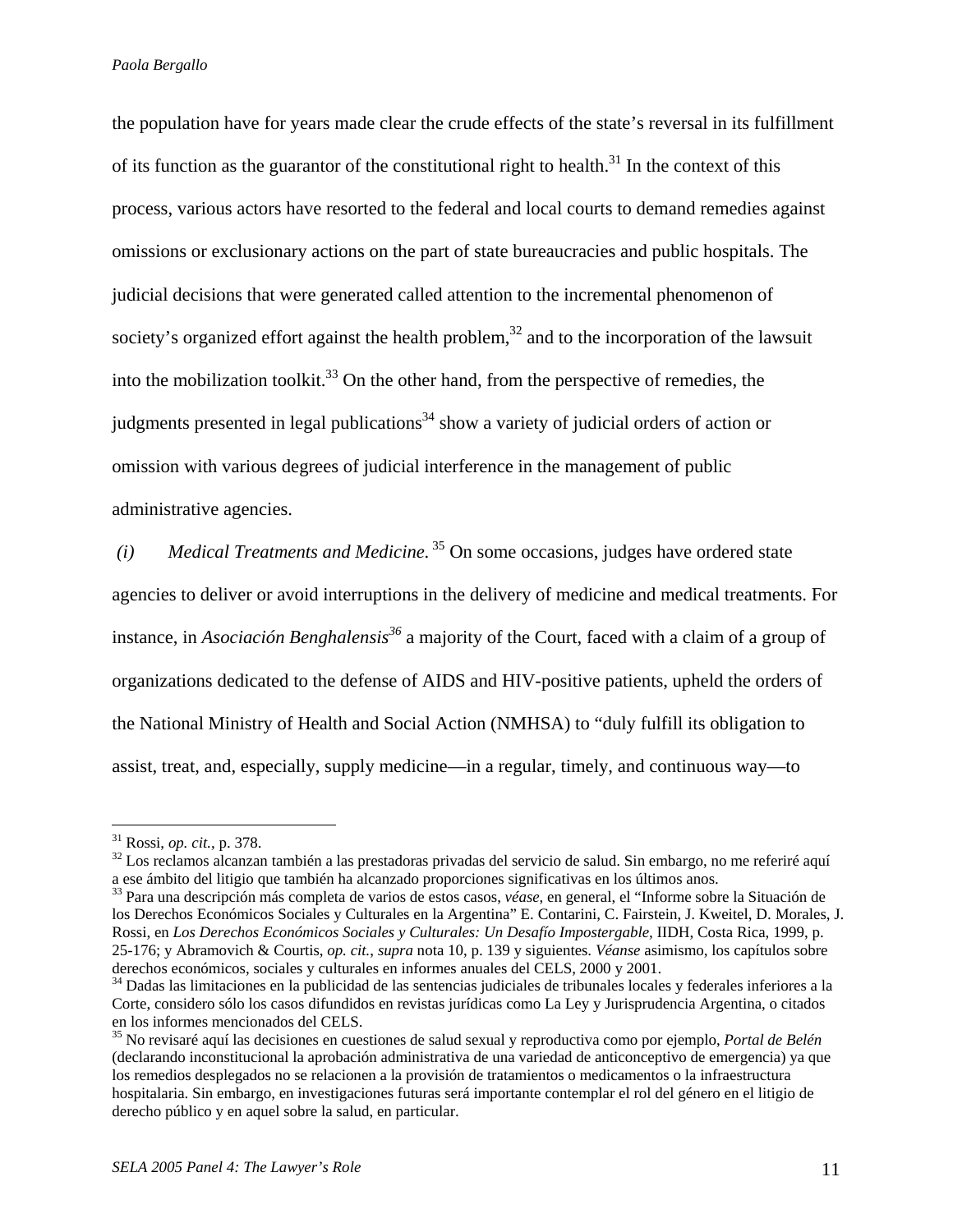[AIDS and HIV] patients that find themselves registered in the nation's hospitals and health clinics."37 Likewise, in *Campodónico de Beviacqua*, 38 a majority of the Court ratified the national government's instruction to continue, "with the urgency and the timeliness that the case demands," the delivery of the treatment for Kostman's Syndrome through the National Antineoplastic Drugs Bank—a delivery that had been suspended by the NMHSA.<sup>39</sup> In another case brought by the Multiple Sclerosis Association,<sup>40</sup> the Court ordered the NMHSA to reincorporate coverage under the Obligatory Medical Plan (OMP) of the treatment for multiple sclerosis patients and those suffering from a rare demyelination syndrome that does not produce symptoms or exacerbations for two years.<sup>41</sup>

In lower courts' final decisions we also observe the emission of orders that obligate public agencies to remedy prejudicial practices or omissions in the delivery of medicines and treatments. By 1997, the Bahía Blanca Civil Chamber had ratified the provincial government's requirement that the necessary treatments for 34 AIDS patients in two local hospitals be continually delivered.42 Likewise, in *A., C.B. v. MSAS*, 43 the national government's order to supply medicine to extend an AIDS treatment in "regular, timely, and continuous fashion" was upheld.

<sup>36</sup> *Asociación Benghalensis y otros v. Estado Nacional,* C.S.J.N., 1/6/2000, Fallos 323:1323. 37 Considerando 4º.

<sup>38</sup> *Campodónico de Beviacqua, Ana v. Estado Nacional,* C.S.J.N., 24/10/2000, JA 2001-I-464.

 $39$  Esta vez, la Corte rechazó los argumentos del Estado apuntando a la responsabilidad primaria de la obra social a la que pertenecía el demandado y la provincia de su residencia, ya que la obra social no se encontraba "en condiciones de asumir la regular cobertura de la medicación necesaria para el tratamiento del niño," la situación de precariedad laboral y económica de la familia y el estado de extrema urgencia.

<sup>&</sup>lt;sup>40</sup> Asociación de Esclerosis Múltiple v. MSASN, C.S.J.N., 18/12/2003, Sup. Const. 2004, 30 – JA 12/04/2004.<br><sup>41</sup> Este tratamiento había sido excluido del PMO por una resolución ministerial del 2001.

<sup>42</sup> *C., C. y otros v. Ministerio de Salud de la Pcia. de Buenos Aires*, Cám.Civ.yCom.BahíaBlanca, Sala II, 2/9/1997, LLBA-1997-1122.

<sup>43</sup> Cám.Nac.Cont.Adm.Fed., Sala IV, 9/3/1998, LL 1999-C-86.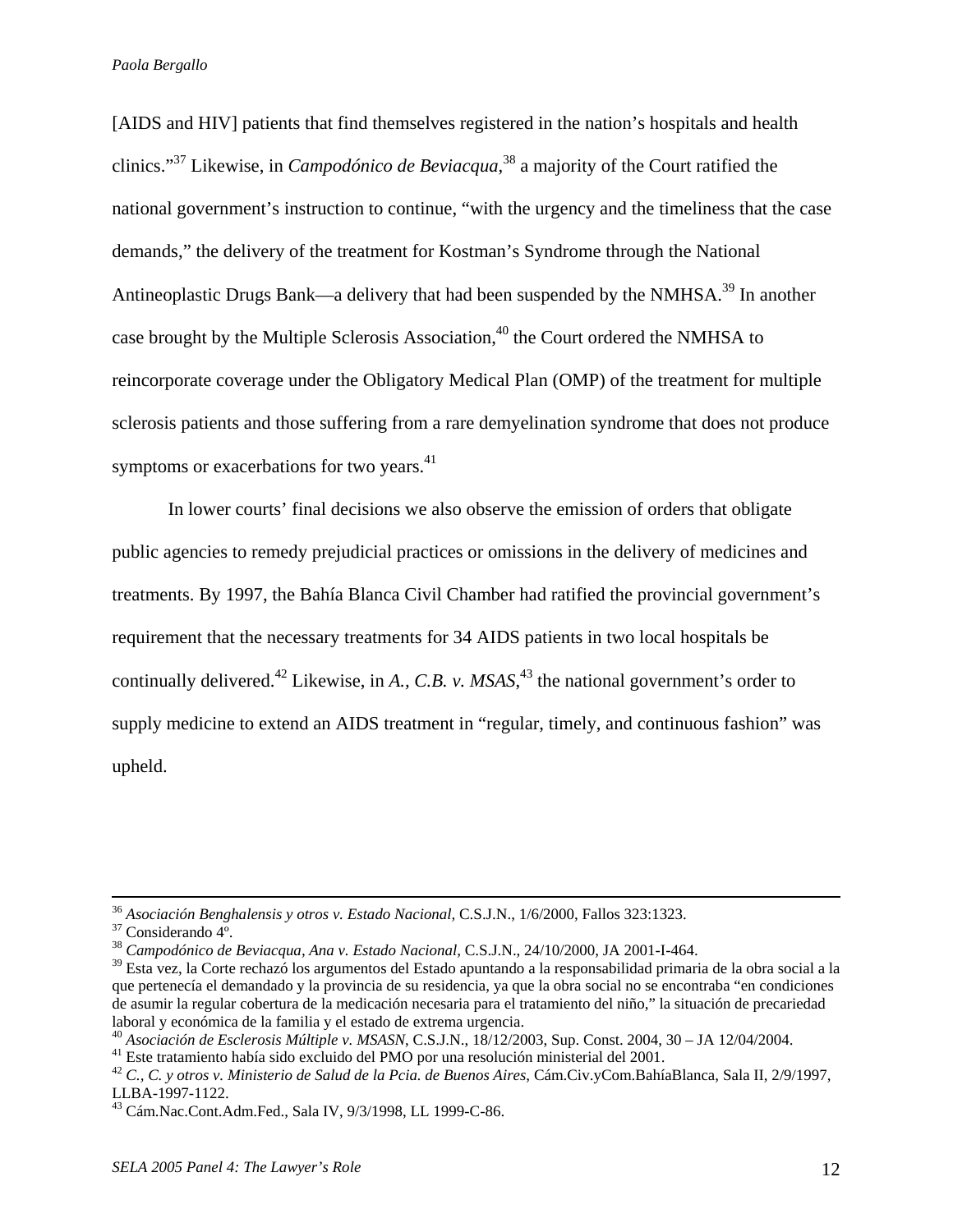Also in the renowned *Viceconte*<sup>44</sup> case the appeals court: (a) ordered the federal government to comply "strictly and without delay" with the legal stages of the production schedule of the vaccine for the *mal de los rastrojos*, 45 under the threat of making the Ministers of Health, Economy and Labor, and Public Services personally responsible; (b) notified the President of the judgment; (c) charged the National Ombudsman with oversight and control of the fixed schedule; and (d) finally, required that the plaintiff inform the court about compliance with the production schedule. Similar orders were given by the courts when reviewing preliminary injunctions in cases like the Supreme Court's *Barría*. 46

 During the hectic months at the end of 2001 and the beginning of 2002, there were various interruptions in government programs' delivery of medicine that were linked to administrative problems with the purchase and importation of drugs, and to the precarious management of a public administrative apparatus that mirrored the abrupt changes in the Presidency. During 2002, the increase in lawsuits demanding medicine was exponential.<sup>47</sup> In the preliminary injunction issued in the *A.V.* y *otros c. MSASN* case,<sup>48</sup> for example, a judge ordered the Ministry of Health to implement "immediate provision" of the medicine used in the AIDS Program and the adoption of a two-day plan of measures necessary to "regularize and maintain the successive supply" of medicine. Upon reviewing the delays after the issuance of his order, this same judge applied economic sanctions to exact compliance. A similar order was given in a

<sup>&</sup>lt;sup>44</sup> Viceconte, M. v. Estado Nacional, C.Nac.Cont.Adm.Fed., Sala 4, 2/6/1998, JA 1999-I-485.

<sup>&</sup>lt;sup>45</sup> Enfermedad endémica de una zona del sur de la provincia de Buenos Aires.

<sup>46</sup> *Barría, Mercedes y otro v. Pcia. de Chubut*, C.S.J.N., 18/12/2003, La Ley 7/4/2004, (medida cautelar ordenando la continuación de un servicio de diálisis).

<sup>&</sup>lt;sup>47</sup> Según informes de la Cámara Civil y Comercial Federal, entre diciembre de 2001 y marzo del 2002 se presentaron en la Capital Federal más de 200 amparos por interrupciones de suministro de medicamentos. Julieta Rossi & Carolina Varsky, "La salud bajo la ley del mercado," en *Informe de Derechos Humanos 2002*, CELS, Siglo Veintiuno Editores, 2003, p.346.

<sup>48</sup> Juz.Civ.Com.Fed. No. 7, citado en Rossi, *supra* nota 30, p. 398.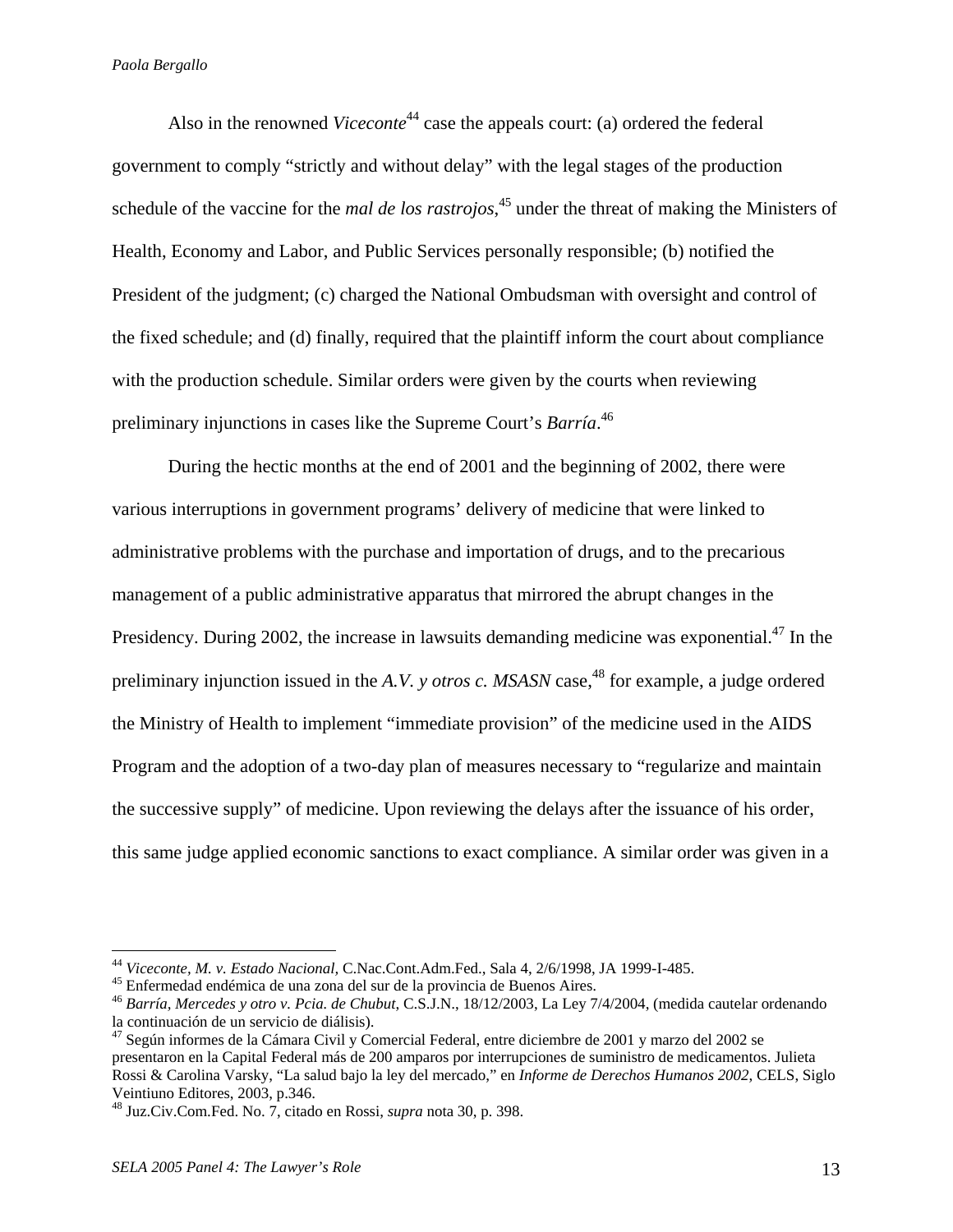case involving the provision of medicine used to treat tuberculosis,<sup>49</sup> and in other cases courts ordered the delivery of medicine to epileptic patients.<sup>50</sup>

(ii) *The Organization of Hospitals and Health Clinics*: In another series of decisions from various jurisdictions throughout the country, judges have intervened remedially in the administration of hospitals and other health services. In *Defensoría de Menores Nro. 3*, *<sup>51</sup>* for example, a Neuquén appeals court confirmed a provincial government order to create or permanently pay for three nursing positions when hiring personnel for a pediatric intensive care unit in the local hospital. Similarly, in *Colegio de Médicos de la Pcia. de Buenos Aires*, 52 a judge in Mar del Plata required the provincial government to: (a) fulfill the legal mandate to decentralize local hospitals within 180 days of being notified of the judicial decision, (b) notify the officials designated by the executive branch to implement judicial decisions, (c) prepare budget estimates within the rubric of decentralized entities for the next fiscal cycle, (d) provide in a constant and immediate manner hospital supplies, medicine, medical personnel, and assistants necessary for the normal functioning of hospitals, and (e) insure that \$20,000 remain in each hospital's safe for the purchase of supplies and medicine.

Also in *Asociación de Médicos Municipales de Buenos Aires v. Gobierno de la Ciudad*, 53 the Buenos Aires appellate court upheld part of a trial court's judgment that instructed the local government to hire medical personnel to resume the normal functioning of the histopathology unit of the General Hospital for the Acutely Ill, which had seen its personnel reduced from three to one, resulting in delays in securing diagnoses. To this end, the judges required the government to "marshal the funds conducive to maintaining the normal functioning of the histopathology

 $49 \text{ Juz.Civ.}$ Com.Fed. No. 7, 21/10/2002, citado en Rossi, *supra* nota 30, p. 401.

<sup>&</sup>lt;sup>50</sup> Defensora del Pueblo de la Ciudad de Buenos Aires v. GCBA, 17/7/2002, citado en Rossi, supra nota 30, p. 402.<br><sup>51</sup> Cám.Civil de Neuquén, Sala I, 10-/3/1998, Expte. 77/ca 1998, citado en CELS *supra* nota 33.<br><sup>52</sup> Tri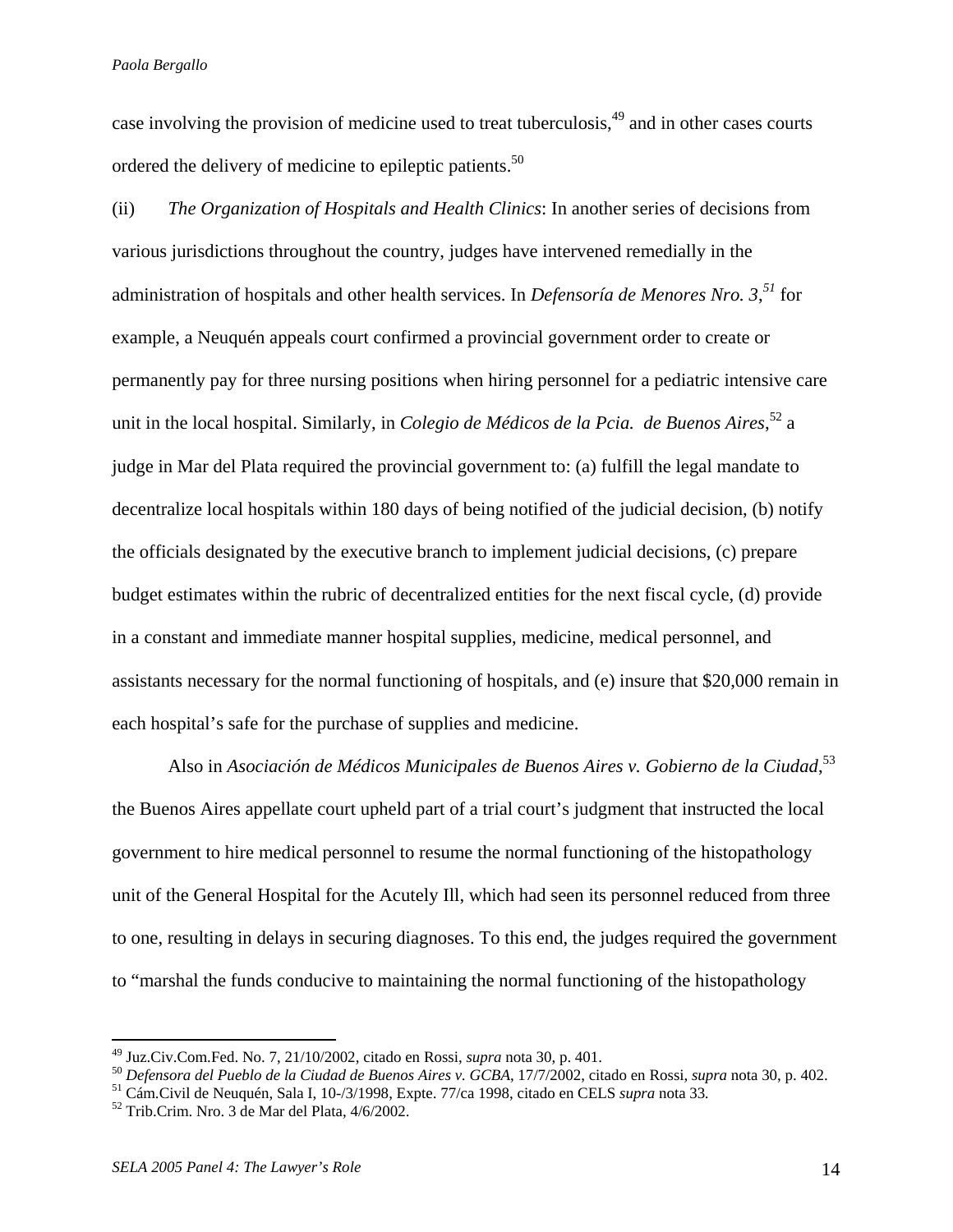unit…[and] provide the necessary specialized personnel needed to conduct exams…in a timely and quick fashion for the treatment of disease."<sup>54</sup>

Finally, in a preliminary injunction granted in the *N. H. Tarrio y otros*<sup>55</sup>case, a judge ordered the regular delivery of supplies and medicine, and the repair of buildings and urgent instrumental material of certain units of the Eva Perón Interzonal Hospital for the Acutely Ill. The measure was subsequently confirmed in judgments entered against the provincial Minister of Health and the provincial governor.<sup>56</sup>

*(iii)* Environmental Conditions for the Exercise of the Right to Health. On other occasions the courts have adopted remedial measures consistent with orders to act when the right to health of ill children and adults living in unhealthy conditions has been at play. For example, in the *Menores Comunidad Paynemil*<sup>57</sup> case, the Neuquén Civil Chamber ordered the provincial executive branch to: (a) provide a daily supply of 250 liters of water to each inhabitant, (b) ensure that affected inhabitants would have their potable water within forty-five days, (c) within seven days, commence proceedings for the determination of the damages caused by the contamination of the water supply, and (d) adopt pertinent measures if damages were sustained, and necessary measures to ensure environmental preservation. More recently, in the same jurisdiction, a trial court judge<sup>58</sup> instructed the provincial government to air-condition the home of a family with a girl who suffered from a grave illness. The judge also ordered the government to ensure that the neighborhood had potable water, heating, electricity, and a septic tank. The decision was appealed to the Neuquén Civil Chamber,<sup>59</sup> which accepted the provincial

 <sup>53</sup> C.Cont. Adm.y Trib.Cdad.Bs.As., Sala 2, 22/8/2002, JA 2003-I-611. 54 Considerando 13.

<sup>&</sup>lt;sup>55</sup> Juz.de Gtías., San Martín, No. 2, Causa 5992. Citado en Rossi, *supra* nota 30, p. 383.<br><sup>56</sup> Sentencia, 23 de agosto de 2002, citado en Rossi, *supra* nota 30, p. 383.<br><sup>57</sup> Cám.Apel.Civ.Neuquén, Sala II, Expte. 311-C

<sup>59</sup> Cám.Apel.Civ.Neuquén, Sala II, 3/9/2002, LL 2002-F-477.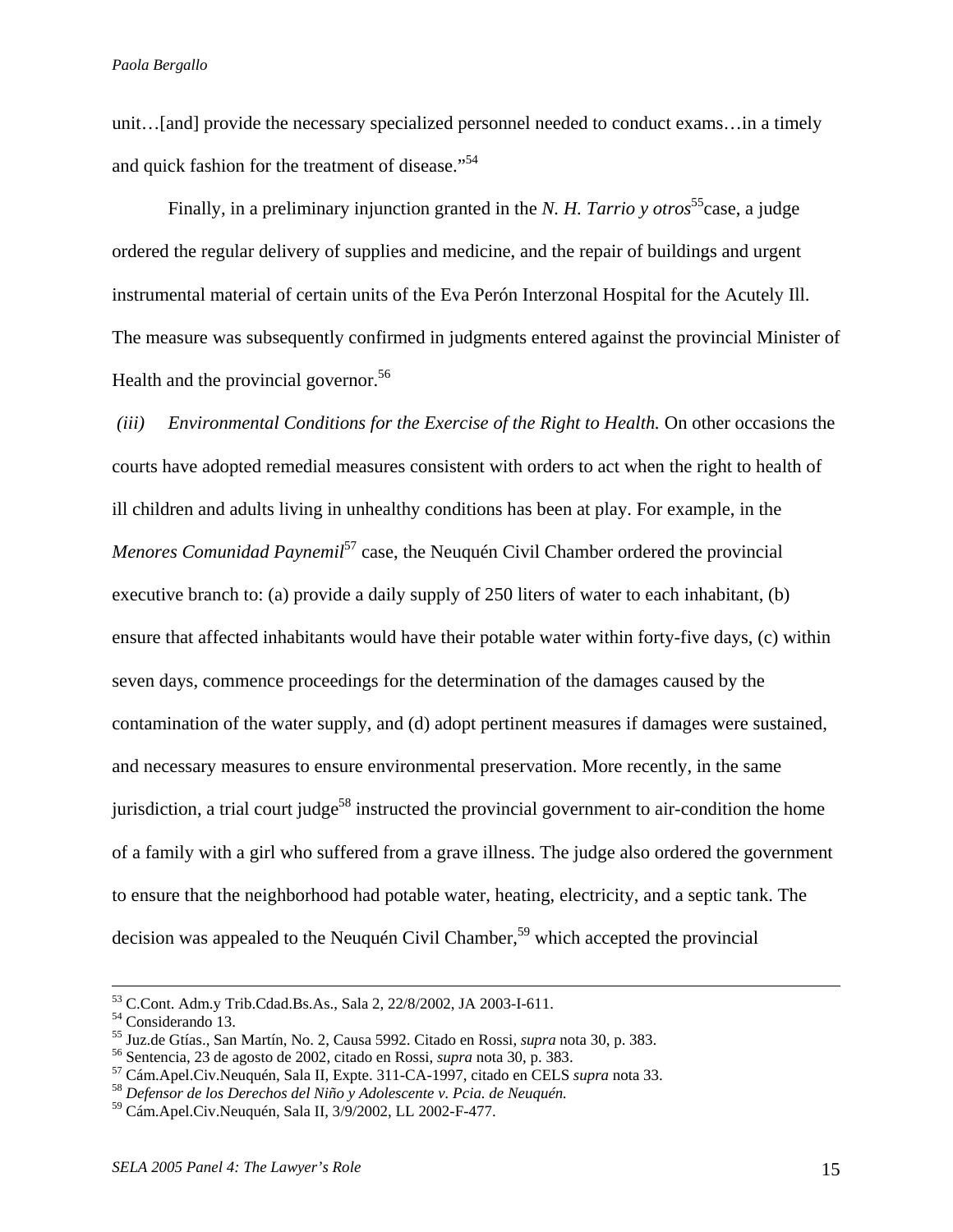government's temporary solution of transferring the minor and her family to a hotel until a home with the services required by the trial court's judgment could be secured through the Provincial Housing Department.

 This type of claim, however, has encountered negative responses on other occasions. Worth mentioning are two decisions made during the critical circumstances of 2002 when judges rejected right to health claims on the ground that their resolution was beyond judicial competence.

In the *Ramos, Marta y otros v. Pcia. de Buenos Aires*<sup>60</sup>case the majority of the Court denied the claim of a mother living in extreme poverty with her eight children for a subsidy and necessary assistance for, among other things, the transfer of one of her daughters to the Garrahan Hospital, where she was to undergo surgery for congenital heart disease and to where her mother could not transfer her because she (the mother) lacked a job, resources, and a sitter for her other children. In the case, a majority of the court found that the claim was "manifestly inadmissible" because impediments imposed by the defendants to frustrate access to the free and public hospital had not been accredited.<sup>61</sup> The court also rejected its jurisdiction to evaluate "the control" of the wisdom with which the administration carries out the functions that the law validly charged it with, or the reasonableness with which it exercises its own powers." $62$ 

Toward the end of that same year, a court in Chubut let stand a trial court judgment<sup>63</sup> that ordered the provincial government to furnish a health center with budgetary, human and organizational resources. According to the trial court judge, the health clinic lacked the necessary resources to provide milk to wet nurses and malnourished children, basic medicines and

1

<sup>60</sup> C.S.J.N., 12/3/2002, JA 2002-IV-466.

<sup>61</sup> El Ministerio de Desarrollo Social de la Nación, la Pcia. de Buenos Aires y el Hospital de Pediatría Garrahan.

 $62$  Considerando 8°. Curiosamente, esta decisión se dio en los mismos días de las decisiones de la misma Corte en defensa del derecho de propiedad de ahorristas en dólares invalidando drásticas medidas financieras de emergencia.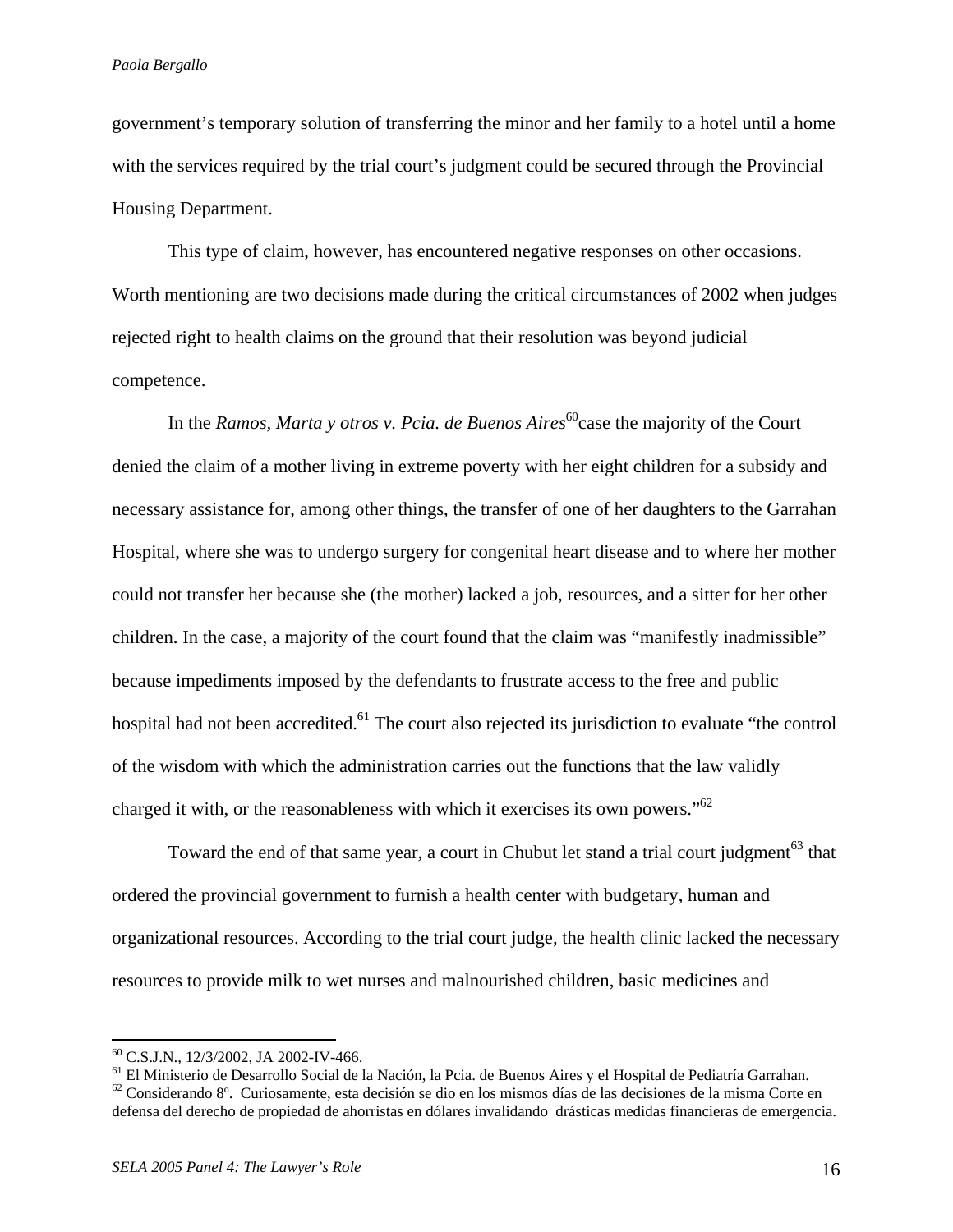personnel to attend to users of the service. However, through various formulations of the lack-ofjudicial-competence argument, the Chamber determined that the trial court's judgment unjustifiably interfered with health care policy design and the province's health care policy, and that these matters were "technical and scientific material alien to the capabilities of the judiciary."

*(b) Preliminary Characterization of the Actual Remedial Model.* The cases reviewed in which claims were successful are similar in structure to the morphology of public interest litigation classically defined by Chayes.<sup>64</sup> In contrast to traditional bipolar litigation, the parties who bring these claims are plural and amorphous and include combinations of individuals, ombudsmen, and a variety of societal organizations that represent the "affected" in various degrees. In addition, the cases involve judicial interference in questions of the organization and operation of public administrative agencies in charge of subsidies and plans for the delivery of medicine and the management of hospitals. From the remedial perspective, the new type of litigation does not presume compensation for past limited harms, but rather a transformation of the future of institutional practices through the *ad hoc* design of solutions the consequences of which will exceed, in the majority of situations, the impact on the parties before a judge.<sup>65</sup>

 The preeminence of remedial interventions in the form of orders to act or refrain from acting instead of an instruction to compensate for damages, and the multiple forms of interventions that judges seem to adopt, constitute one of the specific characteristics of this new type of judicial control over lawsuits against the government.

Even if the cases involving the transformation of the health care system set forth modest objectives as compared to those of education and housing desegregation cases in the U.S., one

<sup>63</sup> *Martínez, Celmira y otros v. Chubut*, Cám.Apels.NOEChubut, Sala B, 18/11/2002, JA 2003-III-510. 64 Chayes, *op. cit.*, p. 1284.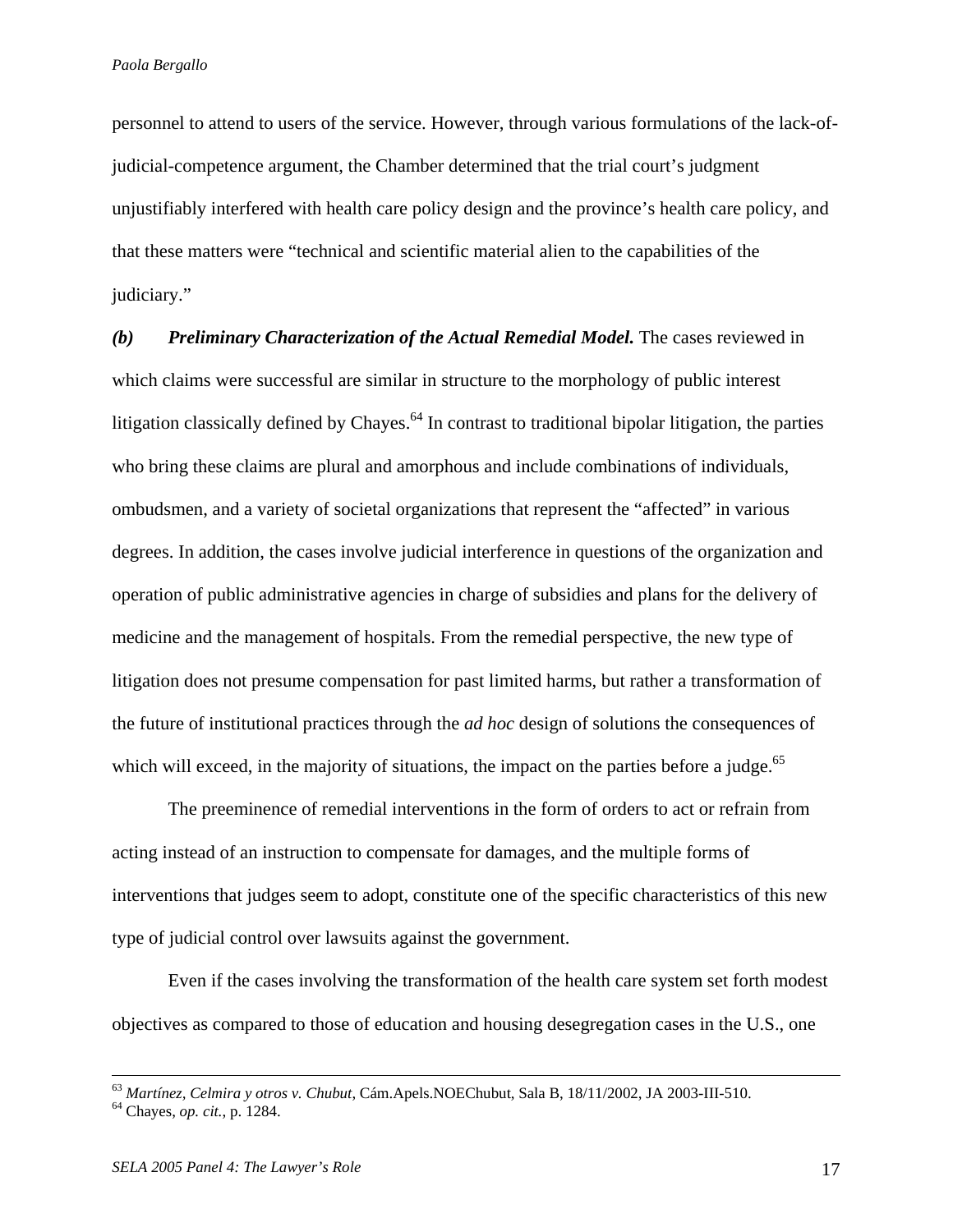can discern within judicial orders features shared with the "structural injunctions" or "structural orders" of U.S. law. These remedial structures "seek to concretize the reorganization of a social institution"66 and through this organizational reform repair the harm that public agencies' structure can produce when violating certain constitutional rights.<sup>67</sup>

Judicial interference with the hiring of hospital personnel,<sup>68</sup> the definition of the reach of a treatment and instructions for the provision of medicine,<sup>69</sup> the residential relocations of families<sup>70</sup> or the decentralization of public hospitals, for example, can be reinterpreted as incipient forms—and more limited than their U.S. equivalent—of judicial orders that seek the adjustment of administrative and hospital agencies to comply with the constitutional mandate of providing adequate health services.

In the United States, where these structural orders are more developed, their evolution over the last forty years has undergone various stages. According to Fiss, during the first decade of civil rights litigation (1954-1964) the structural orders consisted of two parts: a broad prohibition ("no racial discrimination," "no maintenance of a dual/segregated educational system") and a requirement that school officials present a plan to transform the dual educational system into a racially unified one.<sup>71</sup> In the litigation mentioned earlier, on the other hand,

<sup>&</sup>lt;sup>65</sup> Chayes. *op. cit.*, p. 1284-1315.<br><sup>66</sup> Owen Fiss, *The Civil Rights Injunction, supra* nota 11, p. 9.<br><sup>67</sup> Eiemplos de estos remedios estructurales incluyen, entre varios otros, el diseño de un sistema de traslados e autobús de estudiantes de una jurisdicción a otra para la promoción de la integración racial y la redefinición de jurisdicciones residenciales; la instrucción de reformas en las condiciones de internación de pacientes con enfermedades mentales; la exigencia de cursos de entrenamiento para la educación de policías; y el desarrollo de códigos sobre la administración de prisiones con indicaciones sobre la infraestructura residencial, alimentación, vestimenta, bibliotecas, y las condiciones de trabajo, educación y servicios de salud de cárceles.<br><sup>68</sup> Defensoría de Menores Nro. 3, supra nota 51; Colegio de Médicos de la Pcia. de Buenos Aires, supra nota 52,

Asociación de Médicos Municipales de Buenos Aires v. Gobierno de la Ciudad, supra nota 54.<br><sup>69</sup> Asociación Benghalensis, supra nota 37.<br><sup>70</sup> Defensor de los Derechos del Niño y Adolescente v. Pcia. de Neuquén, supra nota 5

tribunal era un intento de lograr que los demandados –en lugar de los demandantes o el tribunal – especificaran los pasos remediales. Reflejaba la incertidumbre doctrinaria, (…); consideraciones estratégicas (…), y el deseo de capitalizar la experiencia del organismo a cargo de la administración de las escuelas (…)."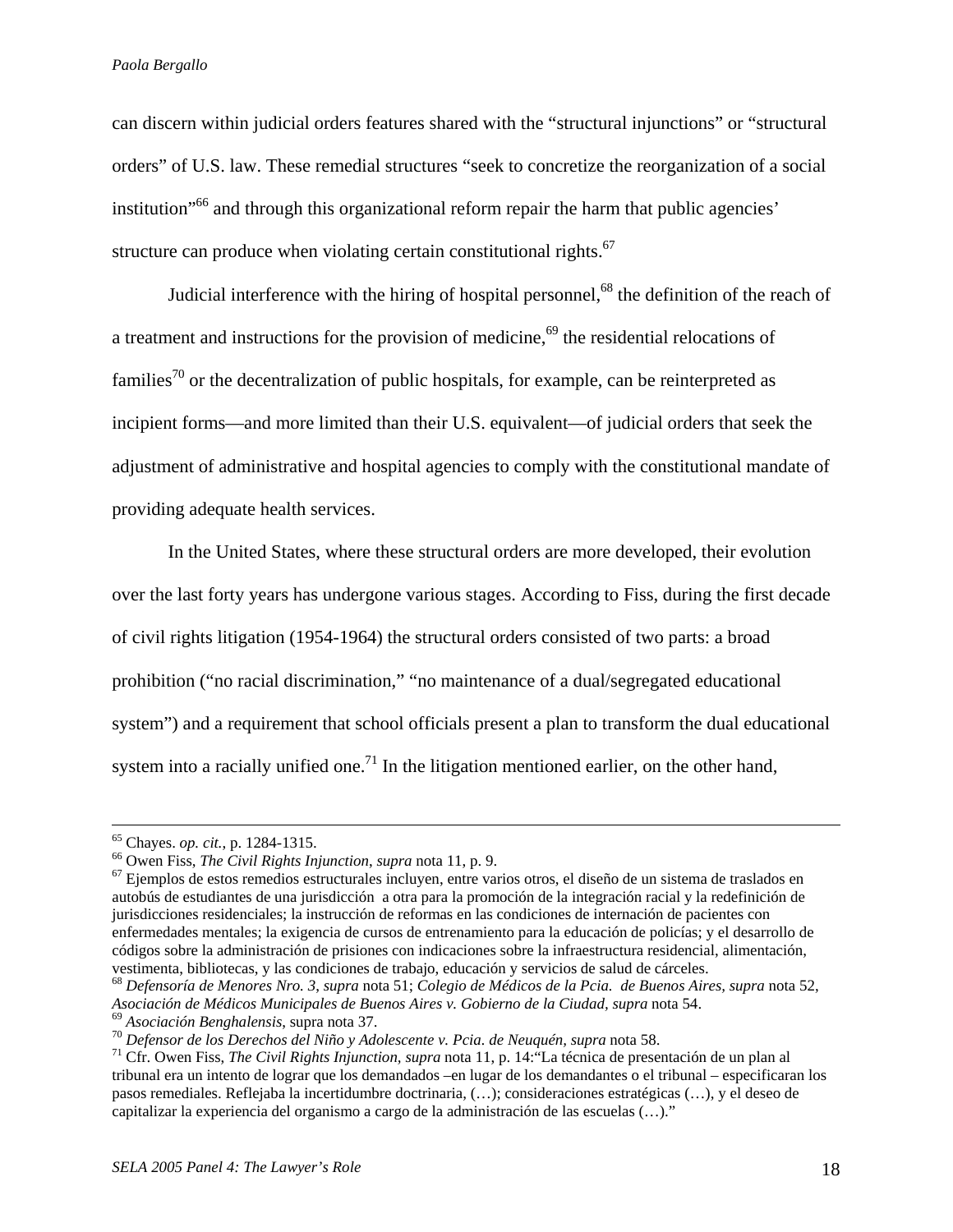Argentinean judges seem to have preferred for the preliminary developmental stage of these orders a remedial intervention model with a slightly higher degree of specificity. This degree of intervention is more similar to the model of the more detailed decrees adopted by U.S. courts in the decades following 1964.<sup>72</sup> In this way, and although less disaggregated and complex than the structural injunctions of this second stage, Argentinean judicial orders also exemplify a type of judicial intervention styled after the vertical regulation practice of "command and control"; that is to say, similar to administrative bureaucracies' traditional forms of intervention when, from a central authority, they establish more delimited instructions.<sup>73</sup>

# **IV. Toward a New Remedial Paradigm.**

*(a) The Experimentalist Litigation Model.* According to Sabel and Simon, the last decade of U.S. public interest litigation has seen a turn from this last type of remedy toward experimentalist solutions that combine more flexible and provisional forms of regulation in which parties have more discretion and collaborate in an educational and reconstructive

process.74

1

 The observation of the transformation of remedial practices towards experimentalism within traditional areas of public interest litigation like the mental health system, schools, prisons, housing policy, and police abuse<sup>75</sup> has led these authors to look to a new model of this type of litigation that operates as a "destabilizer of rights." Following the Mangaberia Unger of

<sup>&</sup>lt;sup>72</sup> Owen Fiss, *op. cit.*, p. 14.<br><sup>73</sup> Sabel & Simon, *op. cit.* supra *nota* 3, p. 1019.<br><sup>74</sup> Sabel & Simon, *op. cit.*, p. 1019.<br><sup>75</sup> Para los autores, esta transformación ha adoptado formas variadas en las cinco áreas ejemplo, en el litigio reciente en cuestiones de educación se han aprobado planes desarrollados por las partes especificando resultados y procedimientos para la medición del progreso hacia los mismos (*Vaughn G. v. Mayor and City Council of Baltimore*, citado por Sabel & Simon, p. 1026). Asimismo, en los casos de litigio en cuestiones de salud mental se han abandonado los decretos detallados de las primeras épocas por procedimientos en los que "las partes y expertos que ellas recomiendan, tienen la oportunidad real de hacer propuestas a las políticas sugeridas e iniciativas de entrenamiento antes de la adopción de las mismas, (…) y los demandados tienen que considerar seriamente tales propuestas." (*Evans v. Williams*, 139 F. Supp. 2d. 7, 85, DDC 2001).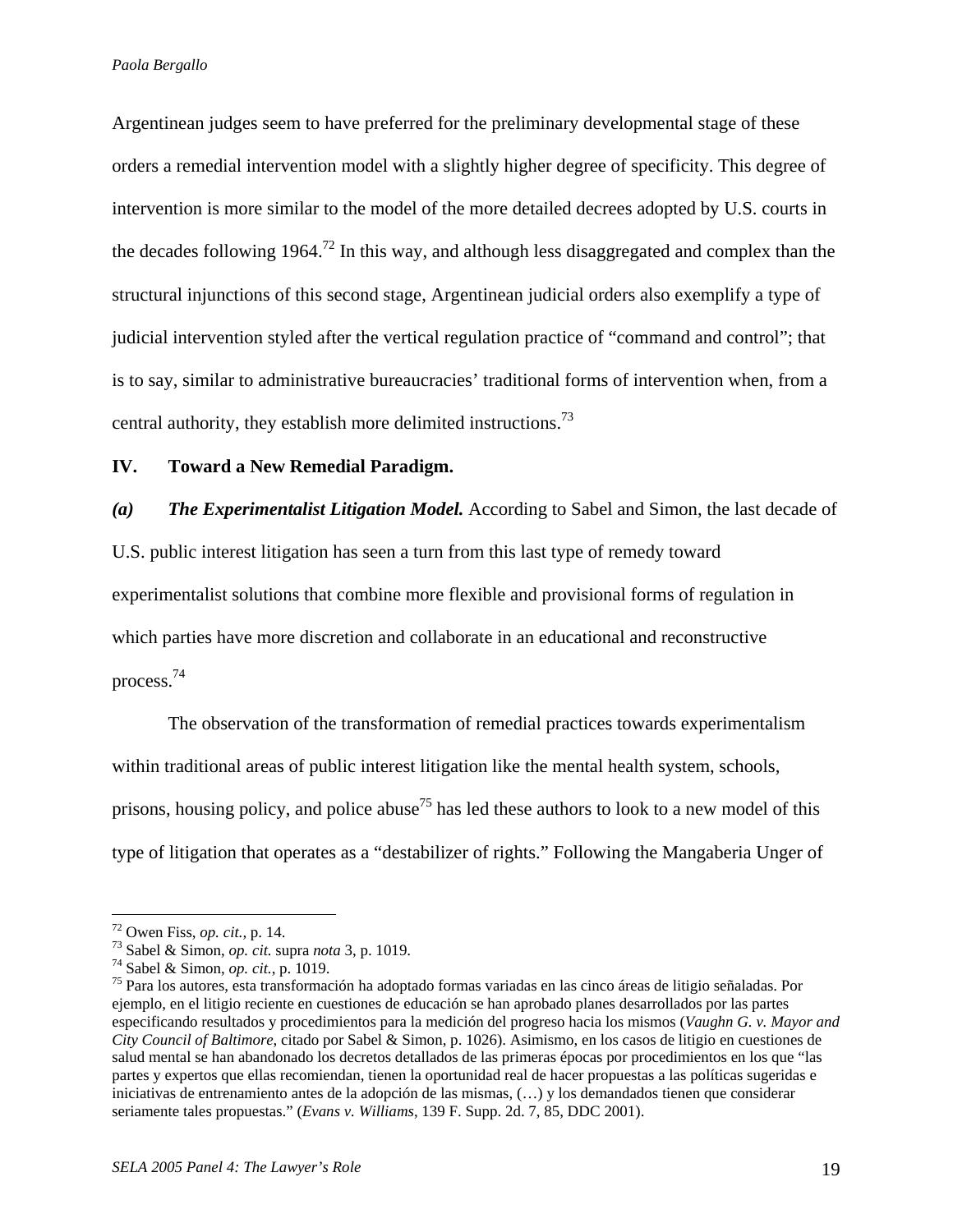*False Necessity*, Sabel and Simon consider that this new version of public interest litigation has a destabilizing effect that "protects citizens' interests in penetrating and opening large scale organizations or broad areas of social activity that remain closed to the destabilizing effects of ordinary conflict and that maintain the hierarchies of power and privilege intact.<sup>76</sup>

The "destabilizing effect" of the new public interest litigation is observed in two stages: the determination of responsibility or of a rights violation, and the definition of experimentalist remedies. In the ideal reconstruction of the experimentalist remedies model, Simon and Sabel review its three central features: (a) negotiation among stakeholders, (b) the continuous, provisional, and fluid character of remedial intervention, and (c) transparency.<sup>77</sup>

 Defined liberally, the negotiation among parties and other interested actors is a central aspect of this new model. This negotiation can also include the participation of extrajudicial agents like special masters and mediators designated by a judge to coordinate deliberation until the establishment of an agenda and of dialogue rules between the parties.<sup>78</sup> The deliberation between parties founded on the presentation of good faith reasons has the goal of reaching a consensus that renders a benefit to all those involved. Moreover, when this consensus cannot be reached, the established standards of dialogue constitute a fundamental contribution to the elaboration of a better remedial solution between the parties and, ultimately, between them and the mediators, extrajudicial officials, and the judge.<sup>79</sup> Secondly, the flexibility and provisionality of remedial decisions appear as tools to fight the restrictions on available information in the design stage and the subsequent articulation problems of official lawsuits at the moment of

<sup>&</sup>lt;sup>76</sup> Mangabeira Unger, Roberto, *False Necessity: Anty-Necessitarian Social Theory in the Service of Radical Democracy*, 1987, p. 530.<br>*Pemocracy*, 1987, p. 530.<br><sup>77</sup> Sabel & Simon, *op. cit.*, p. 1067-1072.

<sup>&</sup>lt;sup>78</sup> Se observa entonces una redefinición del rol de los clásicos *special masters* y funcionarios extrajudiciales que actúan como árbitros de la deliberación entre partes más que como ejecutores de instrucciones judiciales. 79 Sabel & Simon, *op. cit.*, p. 1068.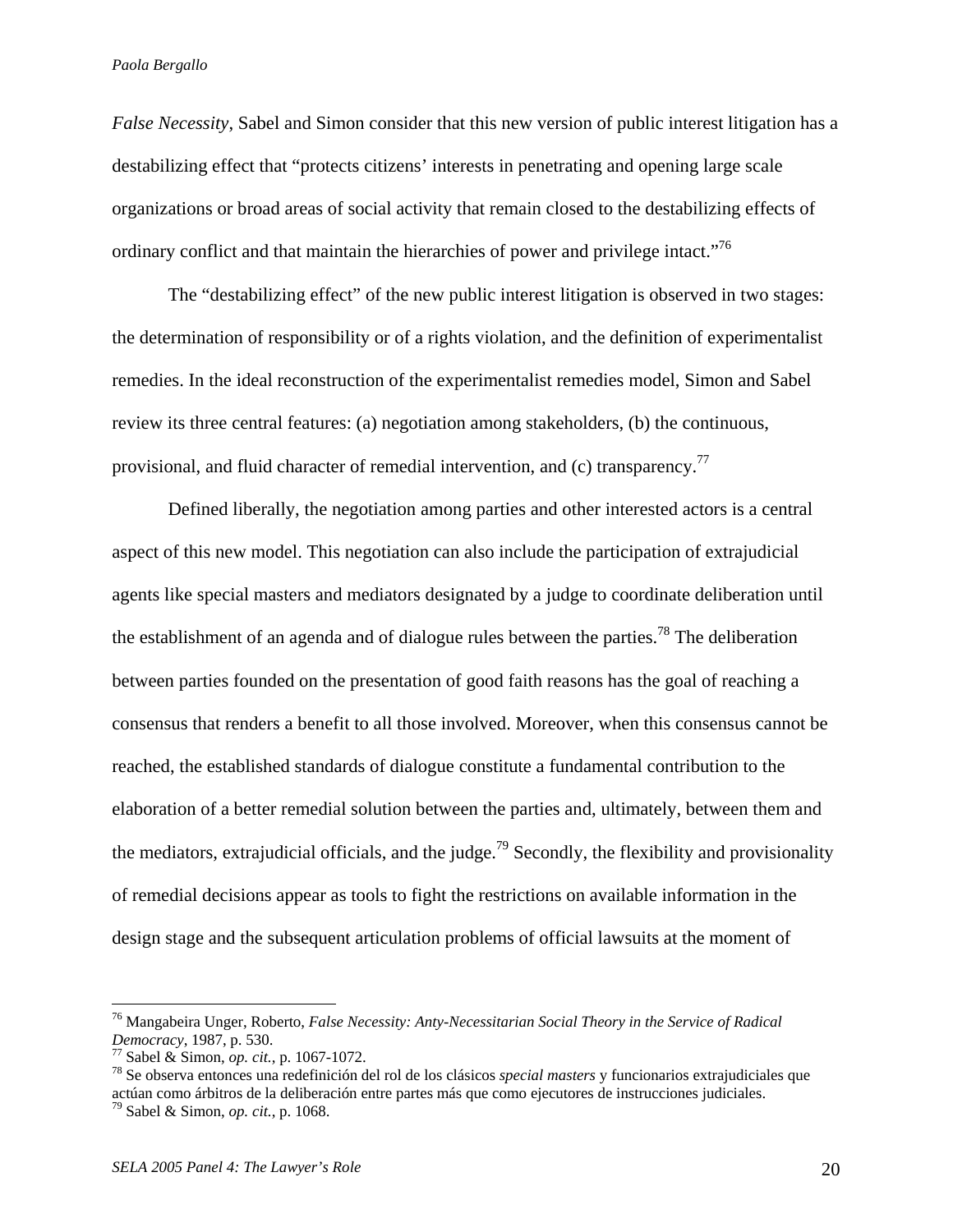implementing remedial decisions.<sup>80</sup> Thirdly, the experimentalist remedies model is characterized by its transparency; that is to say, the provisional terms negotiated by parties should be explicit and public, and ideally should be accompanied by an agreement about the measures and proceedings accessible to the public to evaluate their fulfillment.<sup>81</sup>

*(b) A Model to be explored in Argentina?* For Sabel and Simon, the new model of public interest litigation, and the type of remedial practice it presupposes, can be more effective in the induction of state compliance with legal obligations and more consistent with the structure of U.S. government. But is this model worth exploring for Argentina? It is possible to find arguments in favor of extrapolating these authors' speculations to a context as different as ours?

 I think that the experimentalist model, and particularly the underlying remedial style, can provide an innovative framework to expand our reflections over the quality and efficacy of public interest litigation. All of this, of course, while keeping in mind the speculative and provisional tone of our reflections, given the rudimentary development of the judicialization strategy of rights enforcement via lawsuits against the government, and the absence of an empirical understanding about the successes and limitations of the remedies used to date.

Keeping these limitations in mind, it is possible that the remedial experimentalist model may offer more efficacious answers that will contribute to the debate about the judiciary's lack of legitimacy and institutional capacity to issue structural orders in Argentina. Likewise, it is probable that this model will be useful in completing currently proposed procedural reforms. *(i) Lack of Legitimacy.* The justification of judicial control over public administration has been traditionally based on the failure to meet performance standards and on the violation of

<sup>80</sup> Sabel & Simon, *op. cit.*, p. 1070. 81 Sabel & Simon, *op. cit.*, p. 1072.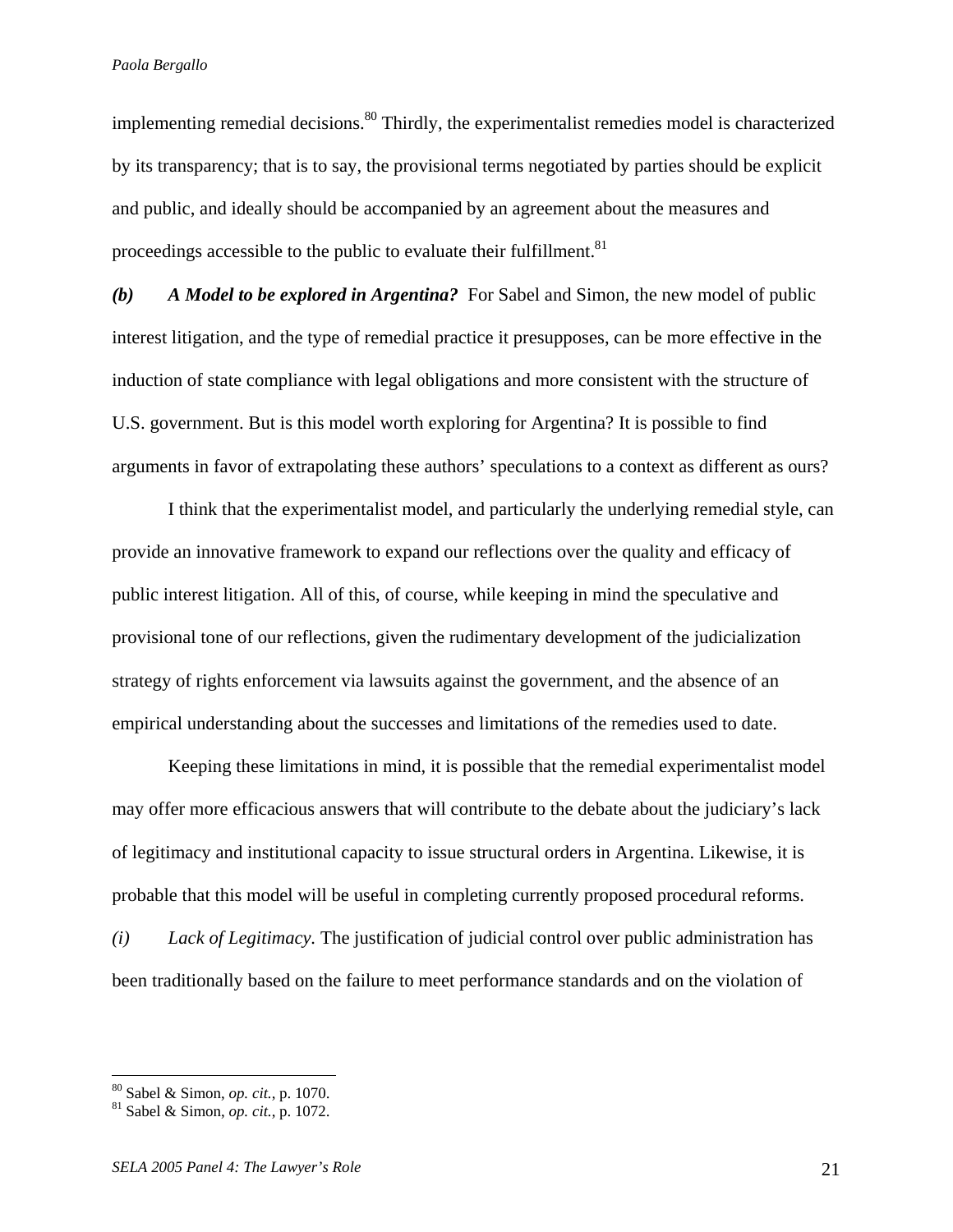citizens' procedural and substantive rights by state agents and bodies. $82$  In public interest litigation this classic justification of judicial review of administrative acts is joined by the inexistence of democratic mechanisms to access the administrative bureaucracy, or by the blocking of avenues of redress for disadvantaged groups in the political game of reaching these agencies. It is this justification that has been controversial for those who question the legitimacy of judicial interference in the spaces reserved for politics and the majoritarian game.

 The experimentalist model of structural orders responds to these objections by proposing a deliberative model in which the plaintiffs and public administrative officials negotiate the best possible solution under conditions of provisionality and transparency, and under the arbitration of a judge or his official delegates. This way, judges do not need to have the last word in the design of remedies. In exchange, parties and agents of the administration have the opportunity to participate with voice and vote, reinforcing the democratic legitimacy of judicial intervention in suits against the administration that originated within the framework of public interest litigation. To the extent that this deliberation is possible, the experimentalist model also recognizes the complex interaction between the powers and the patterns of its legitimacy, characteristics that the objectors to the legitimacy of judicial interference tend to avoid.

 On the other hand, as Sabel and Simon note about the U.S. case, the transparency promoted by the experimentalist remedies model can pave the way for the generation of mechanisms that hold accountable plaintiffs and their lawyers, other representatives of affected individuals involved in the judicial process, and the judges themselves.<sup>83</sup> In this way, a key component of the democratic legitimacy of other governmental branches that does not exist in the actions of judges or parties is incorporated into the sphere of litigation: the phenomenon of

1

<sup>82</sup> Martin Shapiro, *Who Guards the Guardians? Judicial Control of Administration*, The University of Georgia Press, Athens and London, 1988, p. 55.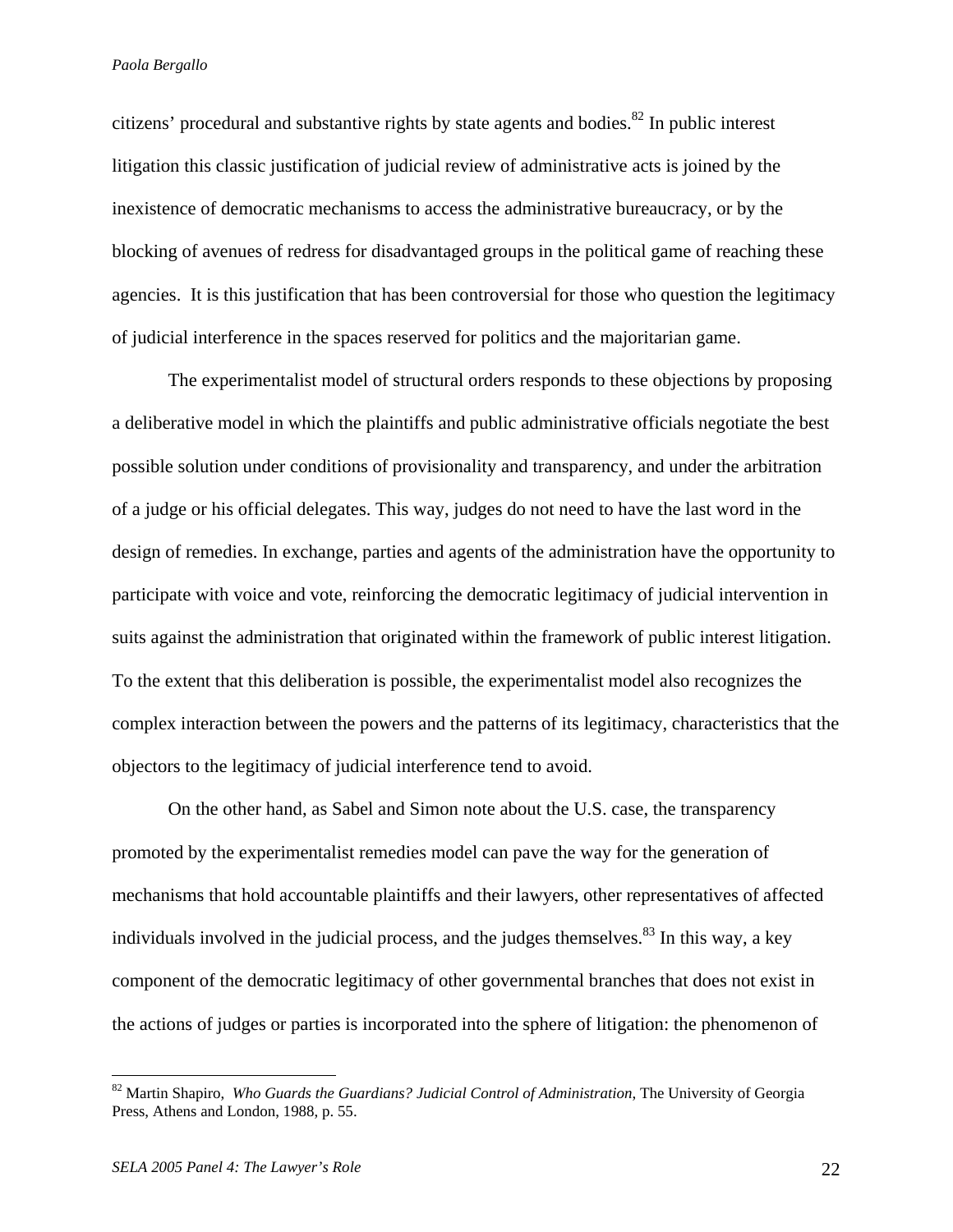settling accounts with the public or, at the very least, the potential of such a settling. At the same time, the model rejects the simplifying and formalist vision that presumes that the public administrative bureaucracy operates at all its organizational levels with the same levels of public accountability and therefore the same legitimacy enjoyed by political officials and by the president.

 In the Argentinean case, the advantages identified could be aggregated into two particular aspects linked to the democratic legitimacy deficits of local institutions. On the one hand, in the context of institutional weakness that characterizes the three branches of Argentinean democracy, assuming that the democratic legitimacy of the legislative and executive branches over that of the judiciary are based on the idealized functioning of the majoritarian principle and the representative system would be naive.<sup>84</sup> The hyperpresidentialist tradition, with components like the personalization of power, scarce transparency, and political instability—added to the distortions of the representative system—advise caution with respect to the presumption of irreproachable legitimacy of the political branches. If to this we add the political system's actual conditions—over which a single hegemonic party rules and that, with the exception of a brief period, has had monolithic control over all the branches during the last fifteen years  $85$ —that presumption of absolute legitimacy seems to crumble quickly.

 Clearly the judiciary also suffers from serious deficits of legitimacy, lack of independence,  $86$  the public's perception of a high degree of corruption and incompetence,  $87$  lack

<sup>&</sup>lt;sup>83</sup> Sabel & Simon, *op. cit.*, p. 1093.<br><sup>84</sup> Guillermo O'Donnell, "Delegative Democracy," 5 *Journal of Democracy* 55 (1994); "Horizontal Accountability in New Democracies, en *The Self-Restraining State: Power and Accountability in New Democracies*, Andreas Schedler, Larry Diamond, y Marc F. Plattner, p. 29-51, Boulder: Lynne Rienner, 1999.

<sup>85</sup> Rebecca Bill Chavez, *The Rule of Law in Nascent Democracies: Judicial Politics in Argentina*, Stanford University Press, Stanford, 2004, p. 53.

<sup>86</sup> Bill Chavez, *op. cit.,* p. 26. Según Bill Chávez son indicadores de falta de independencia los oscuros procesos de designación de jueces del pasado, la violación de las garantías de inamovilidad e intangibilidad de salarios, la ampliación del número de jueces de la Corte, y la resistencia de los jueces a fallar contra el poder ejecutivo. Cfr. Bill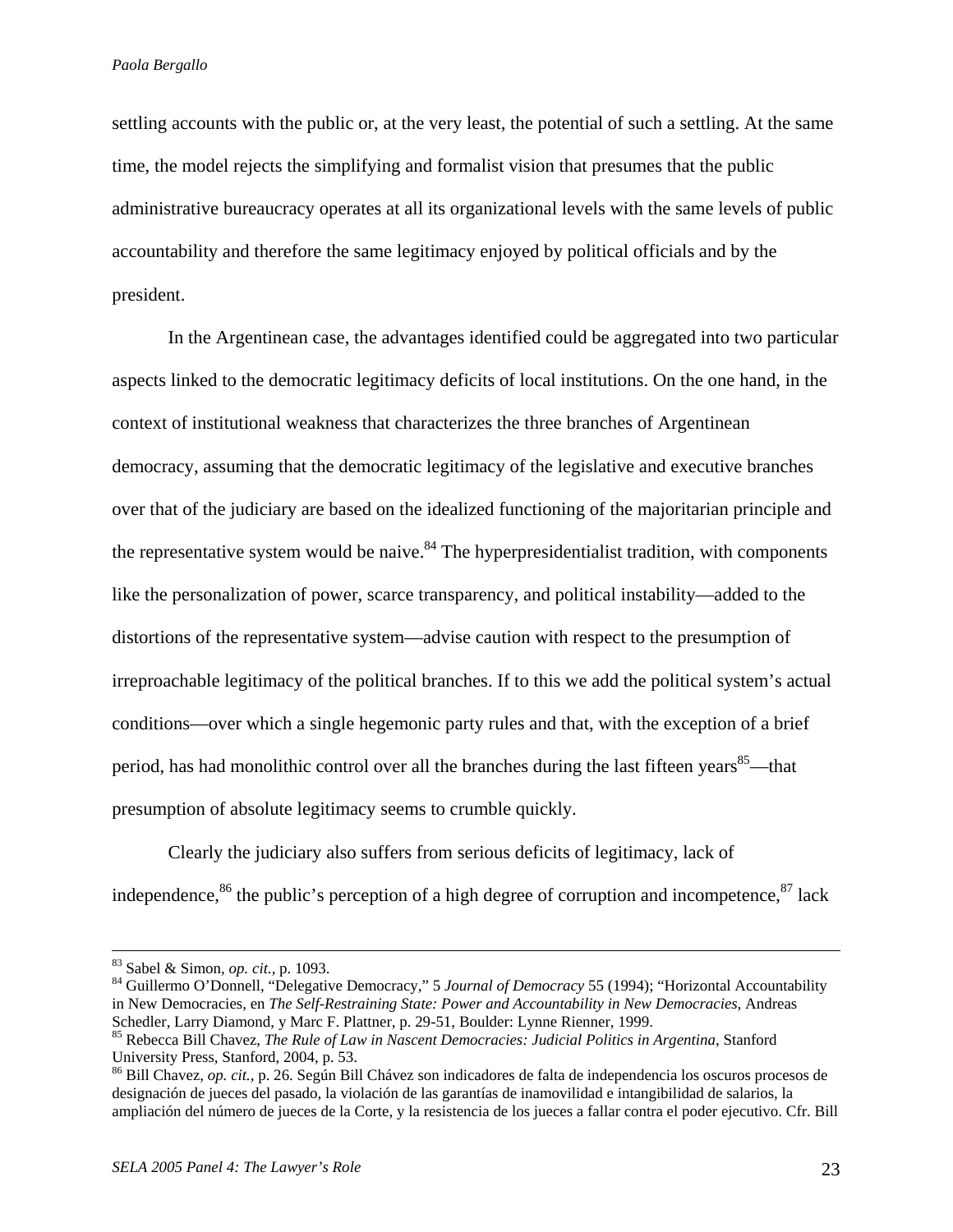of diversity<sup>88</sup> and the obvious limitations in the access to justice for wide sectors of the population.89 Against this background, a model of remedial intervention that supposes a dialogue between parties whose democratic legitimacy is not presumed appears as a better alternative to one that values the legitimacy of one branch over that of another, as does the "command and control" model that privileges a type of vertical, stricter judicial intervention. The creation within the judicial process of a space for inter-branch deliberation in which affected parties also participate can supplant the imposition of orders by a de-legitimated branch with orders issued by a fragile one that intends to strengthen and re-legitimate itself.

 In addition, the role of transparency in the experimentalist model has additional value in an Argentinean context where mechanisms to access information and the channels for societal participation in the proceedings against the three branches of government are often inexistent or weak.<sup>90</sup>

*(ii) Lack of Institutional Capacity.* The questioning of the judiciary's institutional capacity and efficacy in public interest litigation and of judicial participation in the issuance of structural reform orders has taken on many forms since the dawn of the development of these practices.<sup>91</sup>

Chávez, *op. cit.*, p. 26. *Véase* también, Gabriel Negretto & Mark Ungar, "Independencia del poder judicial y estado de derecho en América Latina: Los casos de Argentina y Venezuela," 4 Política y Gobierno 81 (1997).<br><sup>87</sup> Véanse, estudios de opinión citados C. Nobini, *Informe sobre Argentina*, Vance Center, NY, Marzo 2004; Gallup

Argentina, *Estudio de Opinión acerca de la Administración de Justicia*, La Ley, Buenos Aires, 1994.<br><sup>88</sup> Me refiero aquí a la homogeneidad de su demografía, y, especialmente, a su composición sociocultural. Sobre este

punto, *véase* respecto de los jueces de la Corte Suprema, por ejemplo, Ana Kunz, "Los magistrados de la Corte Suprema de Justicia en la Argentina (1930-1990).

<sup>89</sup> *Véase*, *Obstáculos y Limites al Acceso a la Justicia en la Ciudad de Buenos Aires*. *Servicios de Asesoramiento y Patrocinio Jurídico Gratuito en la Ciudad de Buenos Aires*, Defensoría del Pueblo y CELS, disponible en http://www.cels.org.ar/Site\_cels/documentos/patrocinio\_gratuito.pdf.

<sup>[</sup>completar cita]

<sup>91</sup> Según algunas formulaciones de las objeciones basadas en la inefectividad del poder judicial: "[l]os tribunales saben bastante más sobre declarar derechos de lo que saben respecto de diseñar remedios, por lo cual deben dedicar mucho más tiempo para adivinar lo que podría servir para alcanzar los objetivos de los jueces. Los tribunales se ponen impacientes con esta etapa del caso. Quieren resolver las cosas de una vez y para siempre, incluso cuando han advertido que el caso les retornará de un momento a otro." Donald Horowitz, *op. cit.,* y en Robert Wood (ed.), *Remedial Law: When Courts Become Administrators*, the University of Massachusetts Press, Amherst, (1990), p. 34. Asimismo, para Robert Katzmann: "Para la mayoría de los jueces la dificultad reside en que, por su entrenamiento, su preocupación no es la forma en la que operan las organizaciones. Muchos de ellos tienen sus experiencias en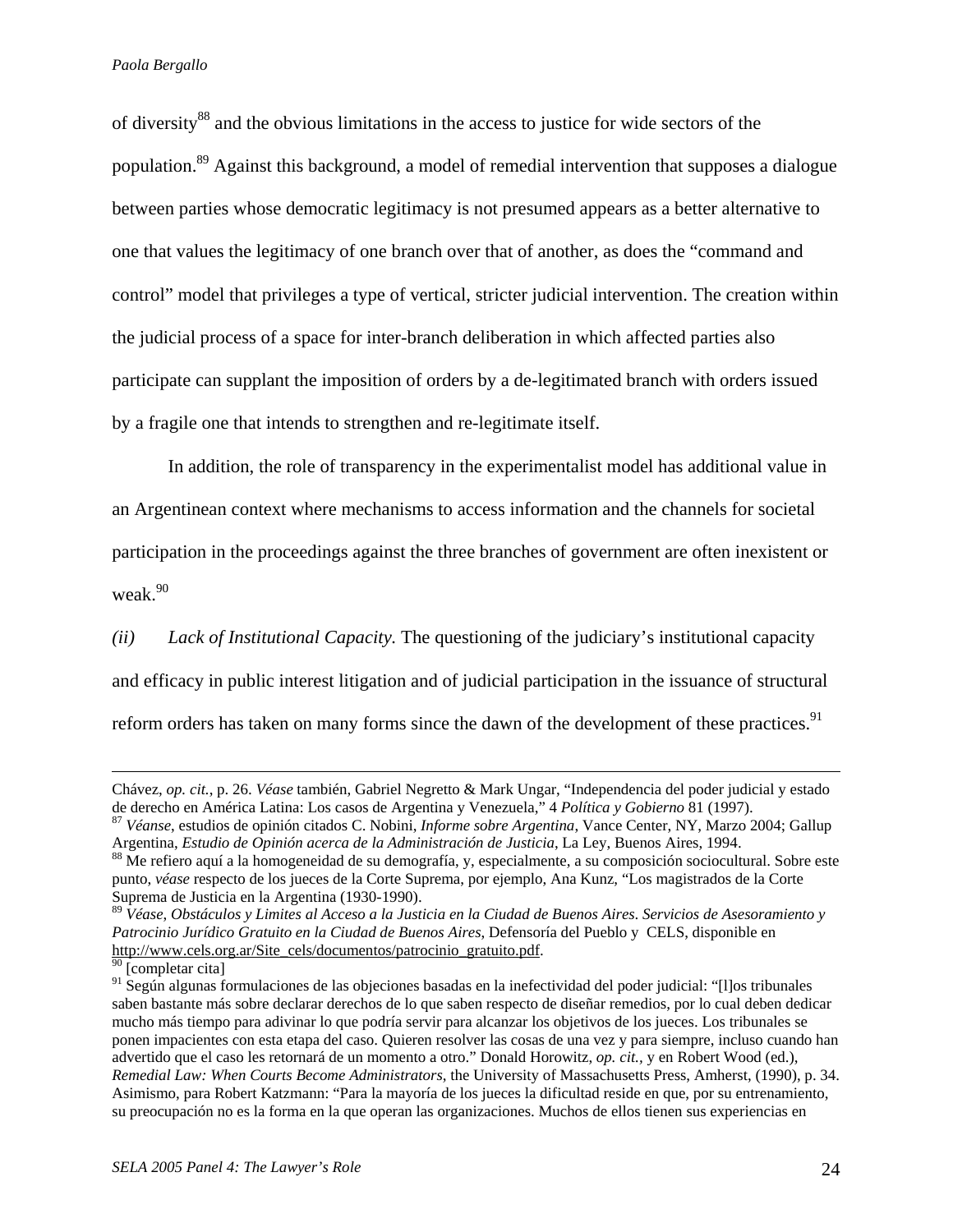In a possible disaggregation of the basic obstacles confronted by judges at the moment of designing and efficaciously imposing remedial structures, Shuck has identified, for example, the problems of information, power of communication, incentives, and the difficulty of obtaining political and public support for the proposed measures.<sup>92</sup> In the litigation involving the right to health presented in Part III, these objections tend to take the form of health officials and hospital administrators questioning judges' ability to know and manage the proposed impact of the parties' demands<sup>93</sup> and the effect of the unjust distribution of scarce resources in which the Argentinean state and its agencies operates.<sup>94</sup> Within the judicial discourse, these arguments appear forcefully in the *Ramos* and *Martínez*<sup>95</sup>cases in which the judges seem to fearfully reverse course because of the perceived breadth of the task demanded.

 It is probable that the empirical studies of judicial orders reviewed in Part III illustrate the existence of many of these limitations for the effective implementation of the remedies ordered by the judiciary. To overcome them, the negotiation, provisionality and transparency proposed

estudios jurídicos. La mayoría no tiene experiencia en la administración de burocracias." Wood, *op. cit.*, p. 35. Para una presentación de las limitaciones de la acción judicial con más matices y sustento empírico, *véase*, Rosenberg, Gerald, *The Hollow Hope: Can Courts Bring about Social Change?*, The Univ. of Chicago Press, Chicago, 1991. 92 Peter Schuck, *Suing Government, supra* nota 11, p. 154-169. Según Schuck, en primer lugar, las limitaciones en la información disponible para el juez al momento de dar forma a los remedios necesarios pueden implicar una restricción indudable en el diseño informado de un remedio adecuado. Muchas veces, además, la selección de casos testigos que asume el litigio de derecho público supone también la baja representatividad de los casos que llegan al tribunal. Por otra parte, cuando la etapa de implementación de un determinado remedio se extiende en el tiempo, es probable que las transformaciones sociales redunden en la modificación sustantiva de la información con la que cuentan los tribunales, a menudo, poco flexibles en la adecuación frente al paso del tiempo de sus propuestas

remediales. Las restricciones en materia de información también se materializan en las dificultades de los tribunales para generar y procesar información sobre costos, beneficios, etcétera. Schuck, *op. cit.,* p. 158.

<sup>93</sup> *Véase* por ejemplo, *Asociación Benghalensis, Campodónico de Beviacqua, Colegio de Médicos de la Pcia. De Buenos Aires*, citados en el punto III *supra.* 

<sup>94</sup> Así, por ejemplo afirma el gobierno en *Campodónico de Beviacqua*, "la carga impuesta por el a quo compromete los recursos económicos disponibles para organizar los planes de salud, de acuerdo con lo previsto en la ley 24.156 en detrimento de la población desprovista de cobertura medica que el ministerio tiene que proteger." (Considerando 8, Dictamen Procurador General de la Nación). también en *Asociación Benghalensis*, el Ministerio de la Nación alegó el riesgo de una intervención que afectara "la política de salud que compete al ministerio en el marco de la ley específica y en la organización de la distribución del crédito asignado por el Presupuesto Nacional. Máxime, por las proyecciones que para el futuro pueda tener la decisión que en definitiva recaiga y su incidencia en los legítimos intereses de la economía nacional." (Considerando 6, Dictamen Procurador General de la Nación).

<sup>95</sup> *Véase*, *supra* notas 60 y 63.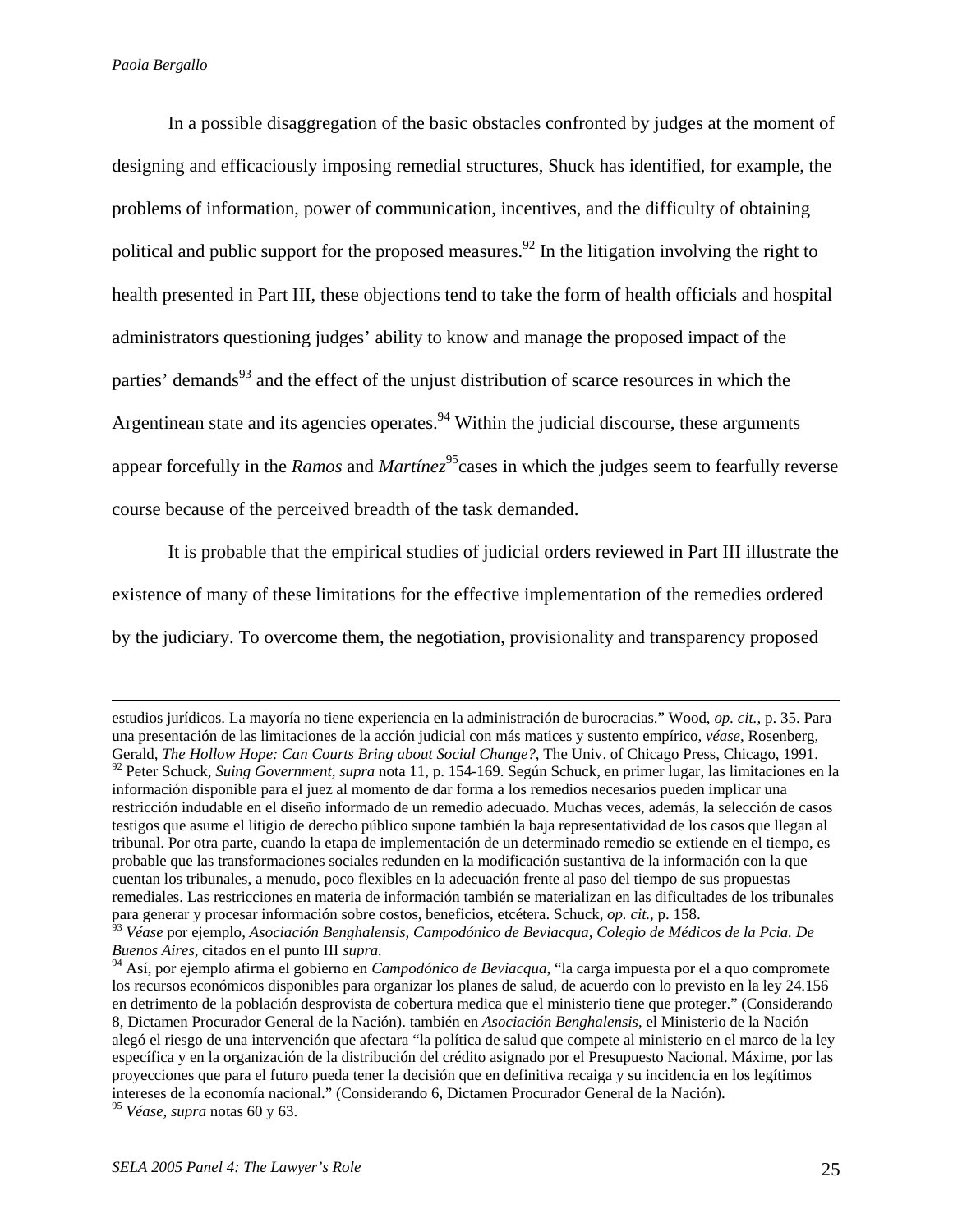$\overline{a}$ 

by the experimentalist remedies model offer some particularly attractive answers in our context.<sup>96</sup> This is so because, first, our public administration generates very little information for public policy design and, at the same time, judicial employees and judges tend to lack the tools and the preparation to process the information produced by administrative agents. The experimentalist proposal can be a strong option in the face of the caution of the institutional framework in which administrative public policy is implemented.<sup>97</sup> In a similar manner, the possibility of revision of the remedies initially negotiated also appears as an interesting recourse against the rigidity of "command and control" remedies, which assume access to information and technocratic abilities that our judiciary is far from managing because of, among other reasons, a lack of understanding of the administrative bureaucracy's internal workings.

 Secondly, the experimentalist remedies style appears to be a possible means of surmounting the communication restrictions<sup>98</sup> of judicial intervention through the involvement of these same administrative agents in the negotiation of a better judicial remedy. This would be so to the extent that a judge or a judge's agent is not made an additional negotiator of public

<sup>&</sup>lt;sup>96</sup> Estas características del modelo remedial experimentalist pueden también servir para repensar aquellos casos en los que los jueces han rechazado la competencia judicial arguyendo dogmáticamente la imposibilidad de intervenir en el control del acierto o la razonabilidad de la actuación administrativa.

<sup>97</sup> Pablo T. Spiller y Mariano Tomassi ilustran algunos de los problemas de rigidez, incoherencia, volatilidad y baja calidad de las políticas públicas en cuestiones sociales, regulatorias y fiscales en los ejemplos presentados en "The institucional Foundations of Public Policy: a Transactions Approach with Applications to Argentina," [cita] Señalan además los problemas estructurales que determinan la inexistencia de incentivos para la generación de una burocracia fuerte y entrenada. Por último, consideran también la ausencia de un control legislativo de la burocracia administrativa dada la baja calidad y falta de incentivos para invertir en formación y entrenamiento de muchos de los integrantes del legislativo.

<sup>&</sup>lt;sup>98</sup> Al identificar las limitaciones del poder judicial para la emisión de órdenes estructurales, Schuck alerta sobre la incorporación de nuevos actores sin poder comunicacional a los numerosos rangos ya existentes dentro de la administración pública. Así, la incorporación del juez, o funcionarios por él designados, para supervisar la implementación de determinados remedios judiciales frente al accionar de la administración pública, tiene la potencialidad de agregar una o más capas y ejes de poder a un aparato estatal por demás estratificado y complejo. Schuck, *op. cit.*, p. 161. Por otra parte, estos nuevos ejes de poder se caracterizan, según Schuck, por encontrarse alejados de su audiencia, estar a menudo deslegitimados frente a ella, y por ser pobres comunicadores en el mundo de canales y vericuetos de la administración pública.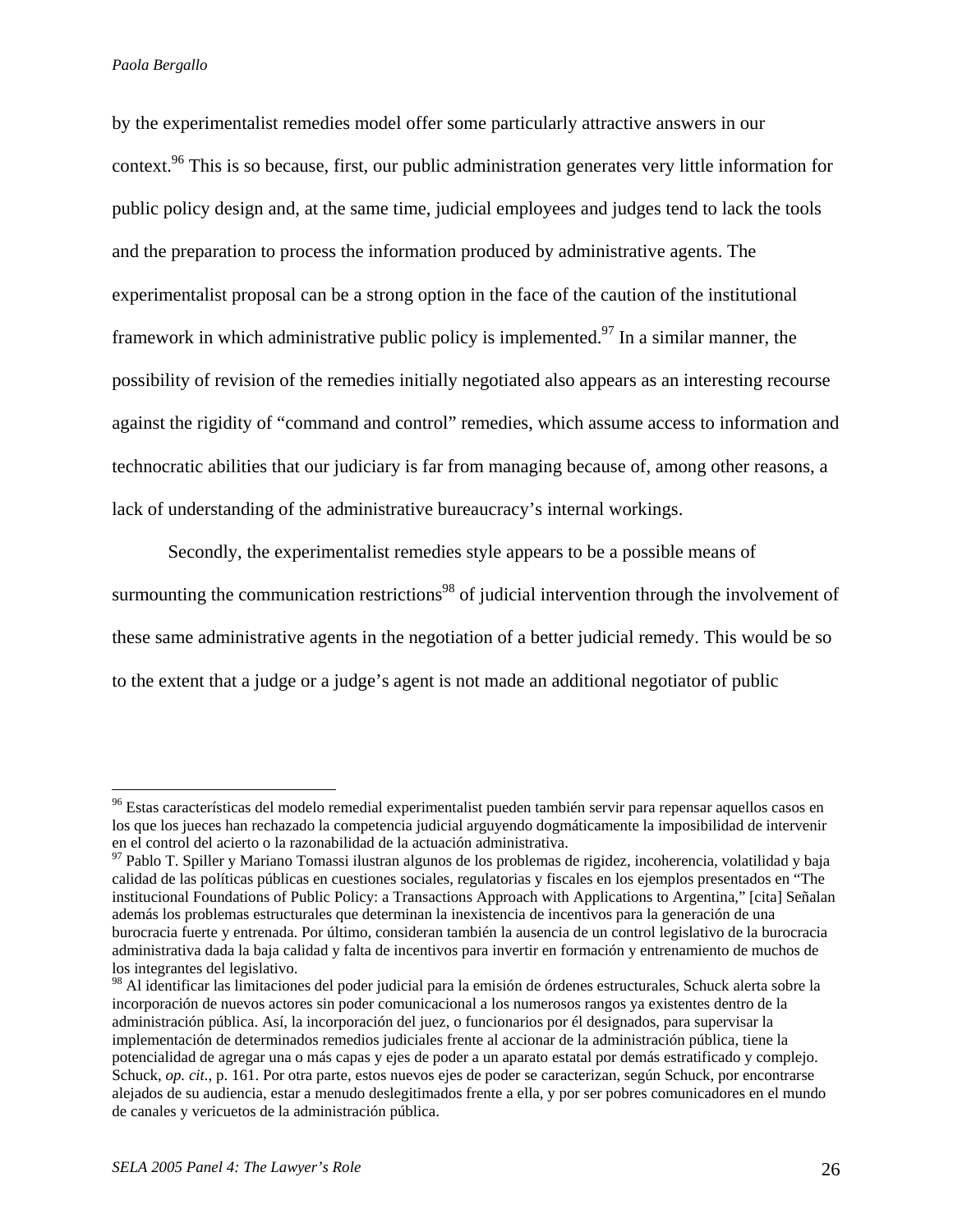officials that can question his ability to ultimately understand the problem in question and propose viable solutions.

Third, the experimentalist remedies design could favor better administrative compliance with the result of the litigation. Because measures like contempt of court or the imposition of monetary fines on public officials are rarely used by Argentinean courts, the possibilities of inducing the compliance that judges rely on are reduced. Partly because courts recognize the precariousness in which the public administration operates and partly because they lack the legitimacy and power to exact compliance, the remedial model that involves administrative agents at the design stage could have the potential of elevating these agents' compliance levels with orders generated within the litigation framework.

Lastly, it is also probable that the dialogue generated between the parties and public officials in a remedial process in the style of the experimentalist model will generate a participative process that will strengthen the relations between societal organizations and public officials, which in turn could eventually result in more political support and social mobilization for the causes that public interest litigation tries to promote.

These preliminary speculations lead us to believe that the theoretical and empirical explanation of the experimentalist remedies model could offer a positive framework for the study of the judiciary's legitimacy and institutional capacity to intervene with structural orders in lawsuits against the government.

# **V. A Few Proposals.**

Many of those who work in the development of the country's public interest litigation are conscious of the numerous difficulties in the embraced strategy. They think of it as just another tool to deploy along with coordinated action in other spaces of public participation, such as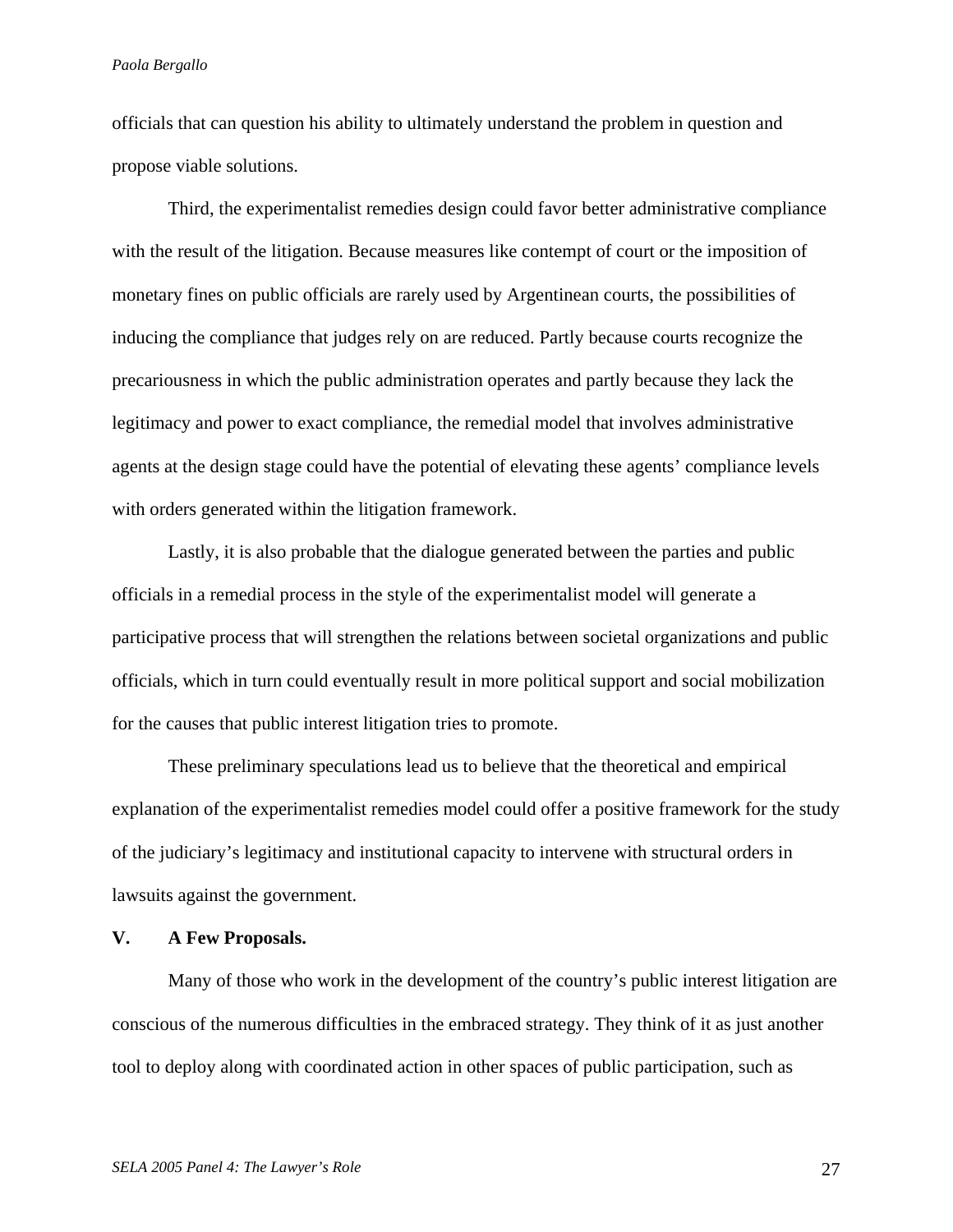politics or education. They know of the limits of "rights talk" and of its operation in the context of structural inequality, anomia, informalism and the precariousness of Argentinean democracy and institutions. They also do not ignore that, in these contexts, the law tends to operate as an instrument of oppression, and few cases in a de-legitimated forum like the judiciary can have more than a marginal impact on the centers of power targeted for transformation. However, without being naïve about the limits of tools like public interest litigation, they believe that the courts can be one more space from which to promote the construction of the rule of law and contribute to democratic deliberation, gradually and without giving rise to unattainable expectations.

 It would be useful if future dialogues about the necessary conditions for a better deployment of the public interest litigation strategy would incorporate a consideration of the alternative remedies available. To do so, in addition to continue exploring possible models, it is necessary to produce more empirical quantitative and qualitative analyses about the remedies used to date and the relative efficacy of their impact on public administration. The litigation involving health issues can be a starting point, but areas like prison administration or the control of public services can also provide interesting fields of exploration.

Empirical research should, in turn, serve to inform theoretical discussions and, eventually, legislative procedural reform proposals that improve the various existing remedies. The presence of legislators, lawyers, administrative and judicial officials, and civil society in these dialogues is key. In addition, spaces for legal education can play a fundamental role in accommodating these discussions and promoting legal and curricular changes that inform lawyers and judicial officials about the functioning of the administrative bureaucracy and vice